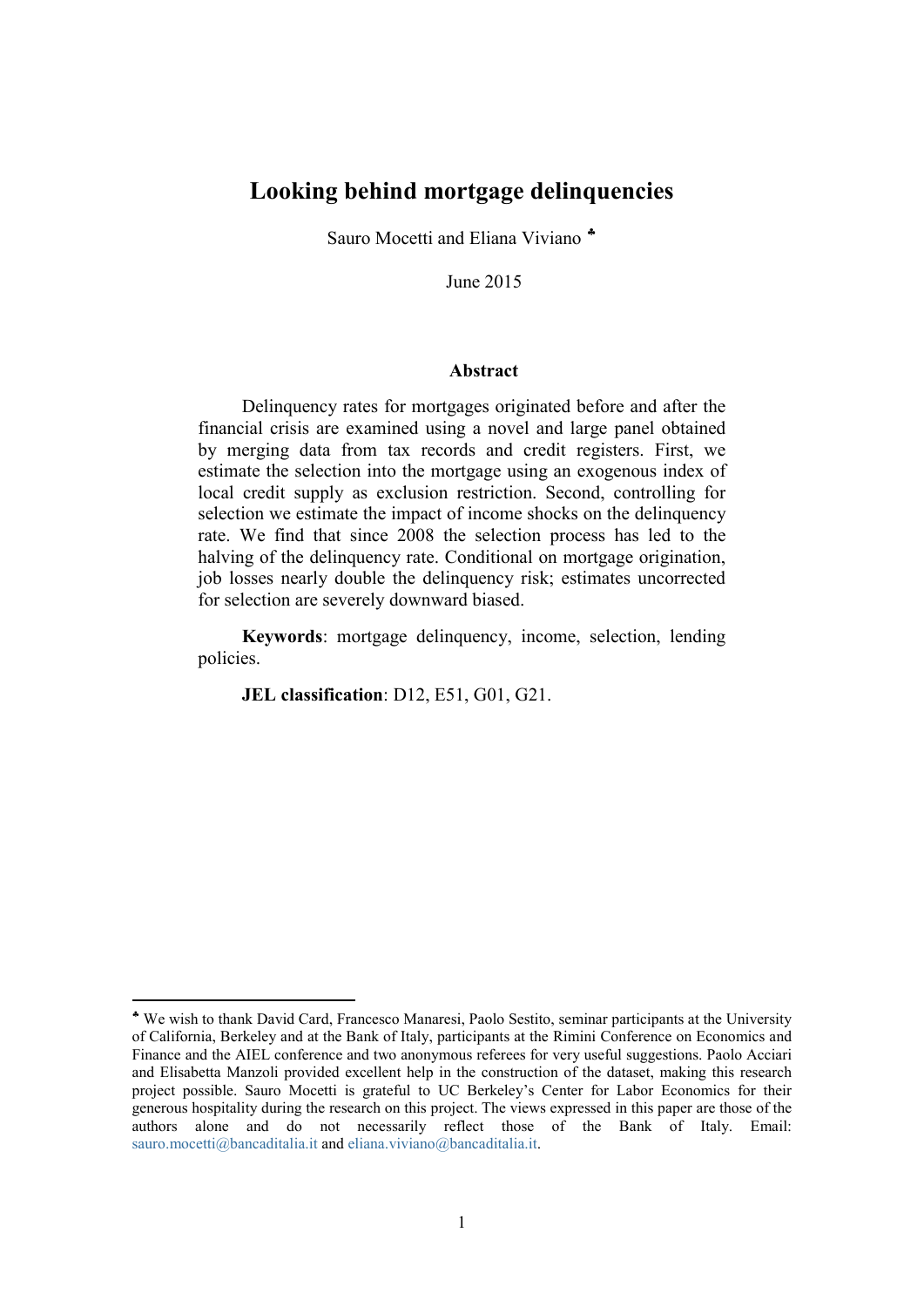## **1. Introduction**

**.** 

As the U.S. subprime crisis has showed, even a small number of indebted households can produce a considerable turmoil if the sustainability of their debt is in question (Mayer et al., 2009). Thus, understanding and quantifying the determinants of financial difficulties is crucial not only at the microeconomic level, but also for the stability of the financial system.<sup>[1](#page-1-0)</sup>

In spite of the relevance of the issue, the empirical evidence on the determinants of debt delinquencies is surprisingly scant and disproportionately focused on the housing equity (i.e. the difference between the market value of the house and the outstanding mortgage debt). The relevance of the housing equity channel, however, is lower in those countries (other than the US), where the institutional setting is less favorable to the strategic behavior of borrowers.<sup>[2](#page-1-1)</sup> Indeed, many commentators put emphasis on the deterioration of the quality of the pool of the borrowers as one of the main drivers of the increase in the delinquency rate in the 2000s. Moreover, the large income fluctuations as the ones recorded after the Global Financial Crisis of 2008 are plausibly another important driver of the household financial difficulties.

In this regard we address the two following questions: how much do lending policies affect the household delinquency rate? And how much, given selection, do labor shocks impact on the individual financial health? To the best of our knowledge, this is the first paper that tries to address the roles of both selection into indebtedness and of income shocks in a unified framework, by exploiting individual heterogeneity; therefore, this is also the first paper to quantify the impacts of selection and of income shocks (corrected for selection) on the delinquency rate.

Our analysis relies on a novel and large dataset obtained by merging data from the Italian tax records (TR) with information on individual financial situation drawn from the credit register managed by the Bank of Italy (CR). The final merged dataset contains roughly 1 million individuals representing a random sample of the population born between 1950 and 1986 (around 1/30 of the Italian population in the same cohort). These individuals are followed yearly from 2005 to 2011. Thus, we are able to map out – from TR – the evolution of the individual economic conditions and to observe – from CR – those who originated a mortgage and their subsequent repayment behavior (the

<span id="page-1-0"></span><sup>&</sup>lt;sup>1</sup> The microeconomic consequences include credit costs (since delinquent households will suffer worsened credit ratings and larger credit constraints in the future) and non-monetary costs associated with the stigma of default. From a macroeconomic point of view, troubles in the mortgage portfolio of a large bank may lead to a reduction in the domestic credit supply and propagate internationally through the

<span id="page-1-1"></span>funding markets (Aiyar, 2012). <sup>2</sup> Strategic behavior is commonly referred to the households' propensity to default on mortgages – even if they can afford to pay them – when the value of the mortgage exceeds the value of the house. See Duygan-Bump and Grant (2009) for a discussion on the importance of institutions in affecting household repayment behaviors.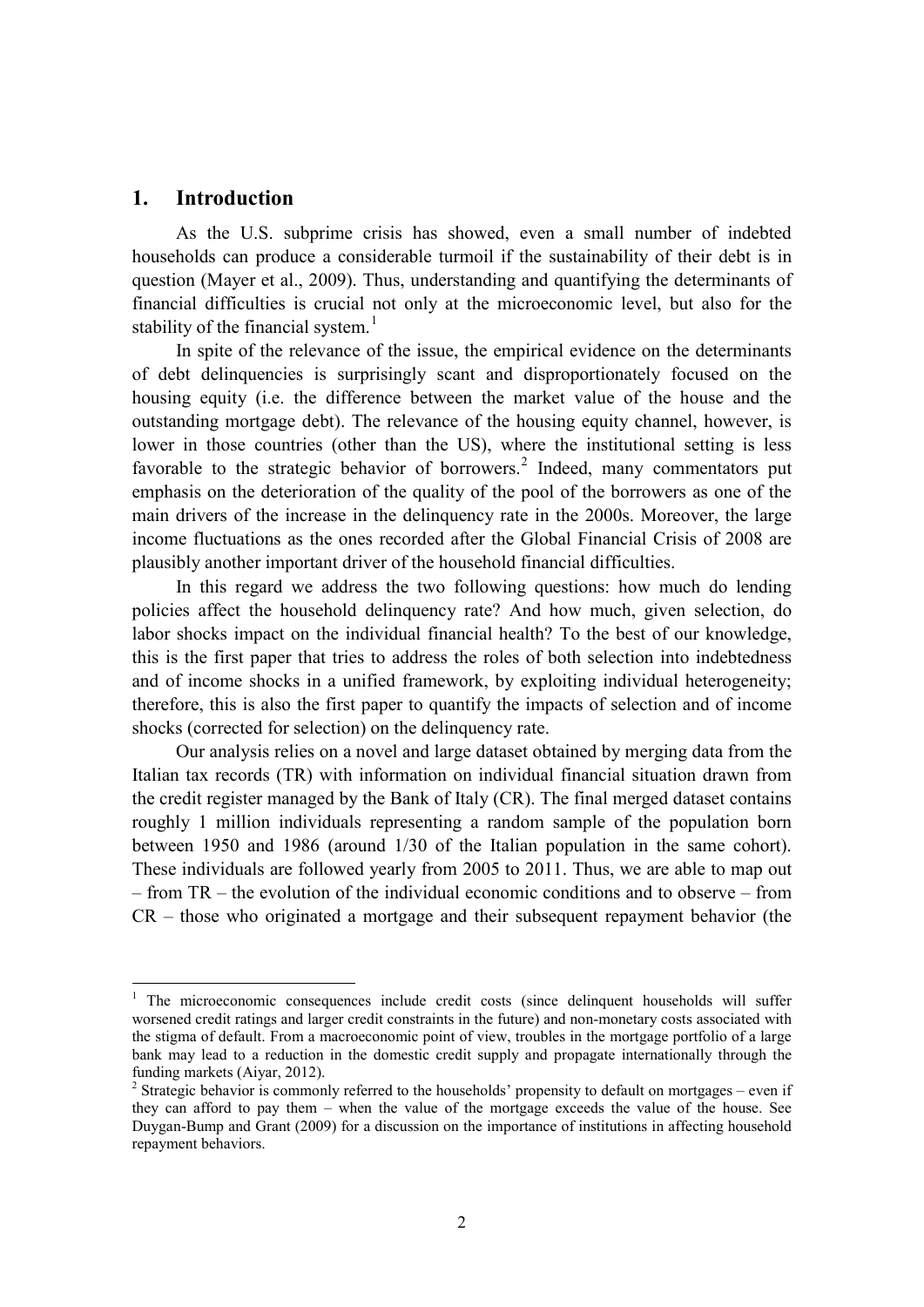possible anomalies being past due, substandard loans and bad loans, which are interpretable in terms of increasing degrees of financial bad health).

From the empirical point of view we analyze, for different cohorts of mortgages, the determinants of the household delinquencies after two years from origination using a Heckman probit approach. We believe that this estimation strategy has two advantages. First, it allows us to examine the relationship between income changes and debt delinquencies while controlling for unobserved variables that are systematically related to the likelihood of originating a loan and to the subsequent repayment behavior. Second, the replication of the analysis for different cohorts of mortgages allows us directly assessing whether and to what extent selection matters and, more importantly, whether its role has changed across years.

To model selection we first derive a quantitative measure of the credit supply at the local level, following an approach which is in spirit very similar to the one proposed by Greenstone et al. (2014). Specifically, we estimate a bank-year fixed effect – interpreted as an indicator of the bank's lending policy in a given year – in a regression where overall household debt at the province-bank-year level is the dependent variable and province-year fixed effects are among the controls. The bank-year indicator of the credit supply is, by construction, nationwide and unrelated to local economic conditions. This indicator has been translated at the local level using the number of branches of each bank in each local credit market as weights. In the selection-corrected main equation we estimate the probability that an individual records a deterioration of her/his financial health as a function of the changes in labor income after the mortgage origination.

We find that the probability of originating a mortgage is significantly correlated with the bank lending policies that were characterized, from 2008 onwards, by a remarkable tightening of the standards applied to the approval decision. This led to a weakening of the supply-driven effect in mortgage origination and a strengthening of the (positive) selection of borrowers, thus reducing the probability of delinquencies for more recent cohorts of mortgages. According to our estimates, because of the positive selection, the delinquency rate of the new borrowers has been roughly 50 per cent lower with respect to the rest of the population (i.e. 3.5 points lower with respect to a predicted probability slightly above 6 percent). Before the crisis, on the contrary, the selection effect was not statistically significant from zero and negligible from an economic point of view. Conditional on selection, the exposure of individual financial health to the labor market shocks is sizeable: a 10 percent drop in earnings is associated to about 5 percent increase in the delinquency rate; in case of job loss the delinquency rate nearly doubles. The correction for sample selection leads to larger negative effects, suggesting that the selection-uncorrected estimates suffer from a severe attenuation bias (roughly one third of the true parameter).

All in all, our findings highlight the importance of a labor market perspective in examining mortgage origination and debt repayment behavior. Moreover, they provide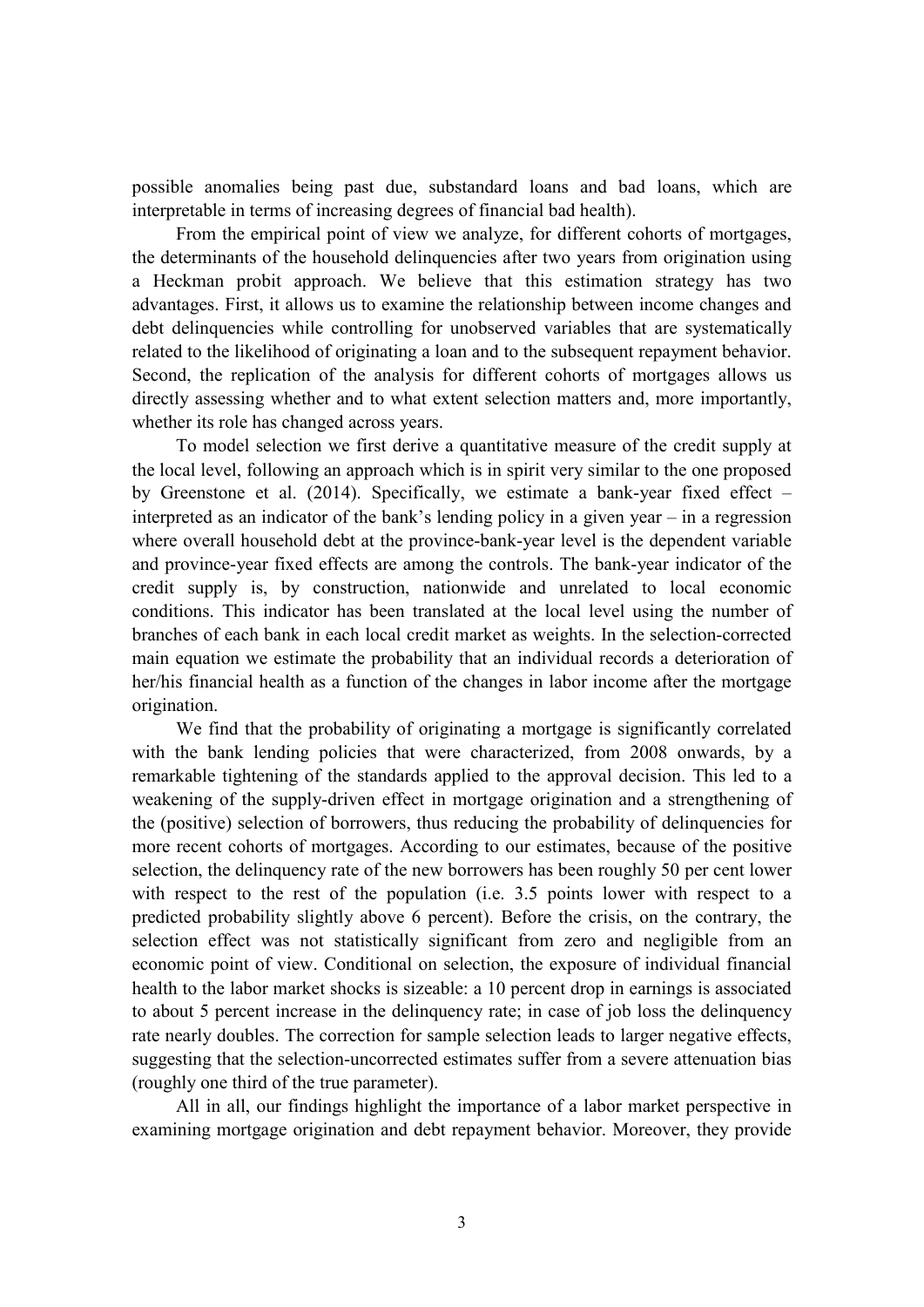some insights about the role of institutions and policy design. First, the selection mechanism underlying the mortgage origination strongly affects the quality of the pool of borrowers. Thus, the regulatory framework might play a key role in avoiding an improper attenuation of the screening policies. Second, the household financial difficulties are significantly and strongly related to adverse shocks in the labor market. On this respect, institutions – from unemployment insurance to credit market legislation – might mitigate the negative consequences of these shocks and have much wider effects (e.g. financial stability) than those traditionally thought.

Most of the existing empirical evidence – based on loans data – refers to the US mortgage market (e.g. Deng et al., 2000; Foote et al., 2008; Haughwout et al., 2008; Demyanyk and Van Hemert, 2011; Bajari et al., 2013) and focuses on the evolution of the housing equity. A general finding is that housing equity explains a large part of default behavior and that the sharp reversal in house price dynamics observed in the second half of the 2000s was a critical factor in the recent increase of default rates. The drawbacks of these studies are that they refer to a selected sample of the population (those who have a loan) and they have almost no information on the borrower (i.e. if any, they are collected only at the time of mortgage origination).<sup>[3](#page-3-0)</sup>

A second group of studies – based on surveys – includes Boheim and Taylor (2000), Fay et al. (2002), Diaz-Serrano (2005), Duygan-Bump and Grant (2009), Gathergood (2009), Gerardi et al. (2013) and Guiso et al. (2013). These studies exploit the availability of a richer set of information compared to loan data and (in some cases) explore also the consequences of "trigger events" inside households (such as episodes of unemployment or long-term sickness).<sup>[4](#page-3-1)</sup> These studies also document that proxies of employment status at the aggregate level (e.g. state or MSA) can lead to a severe attenuation bias that substantially understates the role of unemployment (Gerardi et al., 2013). However, surveys suffer for some limitations. First, the estimation of lowprobability events (like household delinquencies) requires sufficiently large sample that indeed are not available.<sup>[5](#page-3-2)</sup> Second, surveys do not collect data on repayment difficulties or mortgage arrears on a regular basis. Third, like any survey, the willingness of

**.** 

<span id="page-3-0"></span><sup>&</sup>lt;sup>3</sup> Some other papers address the repayment behavior for other types of loans like personal loans and credit cards (Domowitz and Sartain, 1999; Gross and Souleles, 2002; Adams et al., 2009), focusing on the role of borrowers' financial conditions, adverse selection and default costs.

<span id="page-3-1"></span><sup>&</sup>lt;sup>4</sup> Fay et al. (2002) use the Panel Study of Income Dynamics (PSID) and find evidence of the strategic behavior of the households (i.e. households are more likely to file for bankruptcy when their financial benefit is higher). Guiso et al. (2013) find that the strategic behavior is affected also by the social stigma associated with the default. Diaz-Serrano (2005), using the European Household Community Panel (ECHP), finds that income volatility is associated to a higher mortgage delinquency risk. Duygan-Bump and Grant (2009) present a descriptive analysis based again on the ECHP and find that household repayment behavior differs across European countries and that this is related to differences in institutions. Gathergood (2009) relies on the British Household Panel Survey (BHPS) and finds that unemployment, long-term sickness and relationship breakdown predict repayment difficulties. Gerardi et al. (2013) use the PSID and find that individual unemployment is a strong predictor of default.

<span id="page-3-2"></span><sup>&</sup>lt;sup>5</sup> As Fay et al. (2002) and Duygan-Bump and Grant (2009) acknowledge, an important limitation of their studies is that they are based on a small number of bankruptcy filings and arrears, respectively.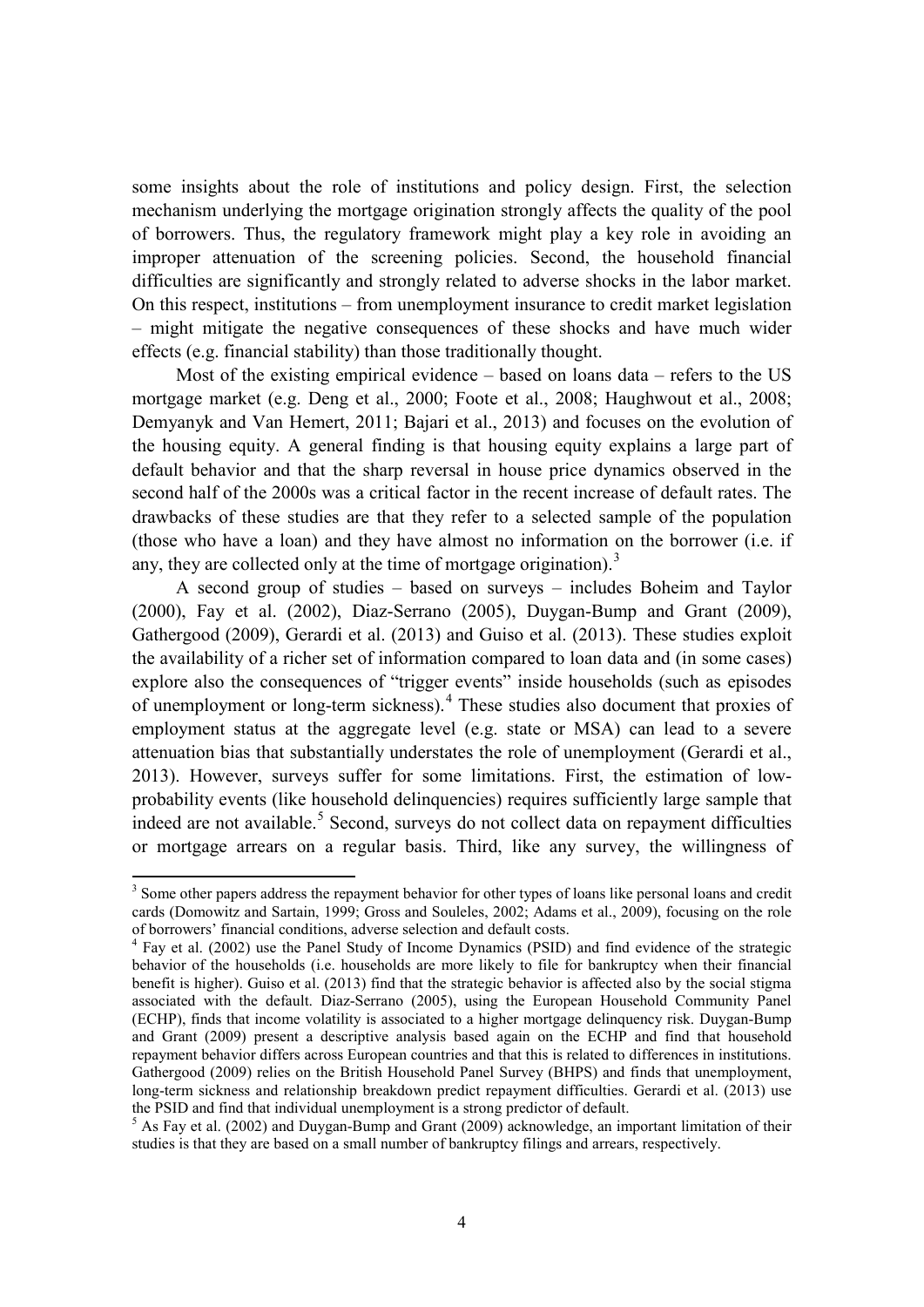household to participate and/or to accurately answer to the questions may vary significantly with income and the financial situation itself, thus inducing potential severe biases in the estimates.<sup>[6](#page-4-0)</sup> Finally, the panel dimension of the survey is typically small, thus exacerbating some of the limitations discussed above. Beyond these drawbacks, none of the existing studies have directly addressed the selection issue. A notable exception is Mian and Sufi (2009) who find more mortgages defaults in areas with a larger share of subprime borrowers, thus highlighting the role of the quality of the pool of borrowers. However, they look at aggregate data while we focus on individual heterogeneity.

Our paper is also related, though to a lesser extent, to the studies that address the strength of credit scoring models in predicting the individual default risk (Boyes et al., 1989; Jacobson and Roszbach, 2003). Indeed, our results, which explicitly deal with selection, suggest that credit scoring models based on parameters' estimates on the pool of accepted applicants can be severely biased (i.e. their ability to predict the exposure to income risk can be overrated).

The remainder of the paper is organized as follows. In section 2 we describe the data. In section 3 we present the empirical strategy. Results and robustness checks are discussed in section 4. Section 5 briefly concludes.

## **2. Data and descriptive evidence**

1

We built a large and representative panel of Italian population of tax payers, merging confidential data from TR and CR. The dataset contains information for roughly 1 million individuals, randomly selected among those born between 1950 and 1986 and who filled tax record at least once from 2005 to 2011. Therefore, our sample includes all the employed people in this very large cohort, almost all the unemployed people (i.e. those who experience a transition from employment to unemployment and vice versa) and a fraction of inactive people – for instance, non-labor-income earners (e.g. pensions or rents) and youngsters before they enter the labor market. The sample is followed on a yearly base.

From TR we draw information on after-tax income by income sources and main demographic characteristics (age, gender, country of birth, city of residence, etc.). Income items reported on personal tax returns include salaries and pensions, selfemployment and unincorporated business income, real estate income, and other smaller income items. Tax declaration covers capital income incompletely and excludes most capital gains.

<span id="page-4-0"></span> $6$  One reason is that households tend to guard their financial privacy jealously. In Fay et al. (2002) the fraction of households that filed for bankruptcy in the PSID is less than half the national rate. Duygan-Bump and Grant (2009) recognize that in the ECHP arrears are self-reported and, likely, under-reported; the definition of arrears itself is vague, including a wide range of borrowers' behaviors, from bankruptcy to being only a few weeks behind on their payments. Acciari et al. (2014) find evidence of underreporting in the delinquency rate in the Survey of Household Income and Wealth (SHIW) in Italy.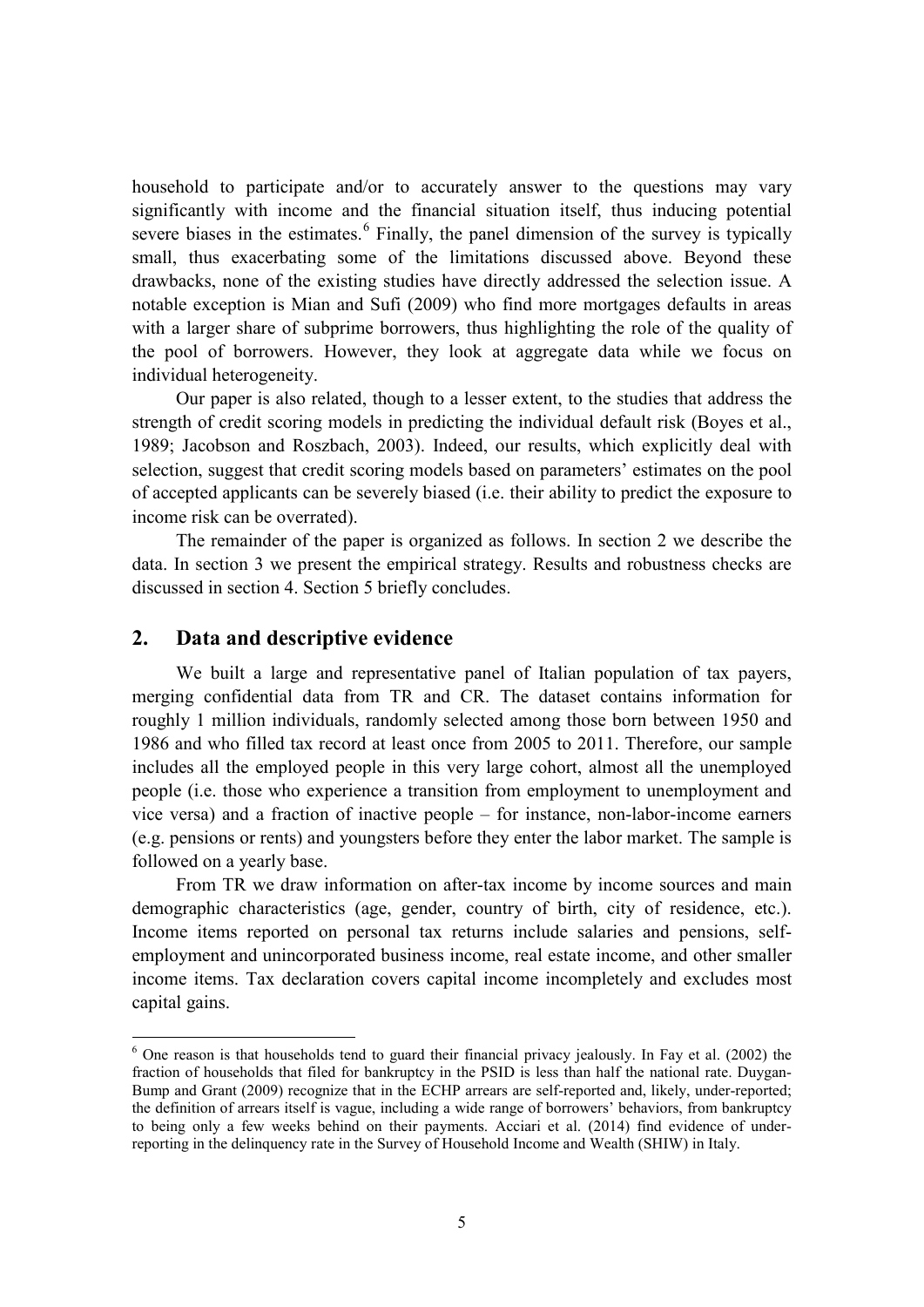The CR is managed by the Bank of Italy and collects data on the (residual) debt and debt repayment behavior from all banks and financial intermediaries operating in Italy. More precisely, CR records all debts of individuals, firms, and public entities above 75,000 Euros until December 2008 and above 30,000 afterwards. We focus only on households and, for comparability, on debts larger than 75,000 Euros that are mainly (but not necessarily) borrowed to buy a house and this is why we refer, for simplicity, to the mortgage market.<sup>[7](#page-5-0)</sup> The banks assign the credit "health status" to their clients and each other bank can access to individual data in order to evaluate individual credit risk. Banks have to report changes in debt and health status each month. Credit status, assigned according to official guidelines, can take the following values: "performing loan"; "past due", "substandard loan" or "bad loan". Bad loans (*sofferenze*) are loans which are deemed to be uncollectable on the basis of relevant circumstances; substandard loans (*incagli*) are loans with a well-defined weakness and the paying capacity of the borrower is not assured; finally, past due (*crediti scaduti*) are loans whose payments are past due by three months or more.<sup>[8](#page-5-1)</sup> The consequences of being registered as bad borrowers are severe, as individuals incur in the substantial risk of being excluded from the credit market. In this paper we observe the credit status at the end of each year.

Our dataset has also some drawbacks. First, we do not observe households but individuals. Therefore, our estimates of the relationship between income changes and delinquency do not take into account the fact that the negative consequences of income losses for individuals might be compensated through intra-household redistribution of resources. This means that, if any, we underestimate the effects of income shocks. Second, from TR we do observe income, while we do not have information on wealth. However, in Italy real assets account for nearly two thirds of total wealth and from TR we observe the real estate incomes, thus we are implicitly able to (partially) control for individual wealth. Third, we do not observe the value of the house and we proxy it – as commonly done – with the average house price at the municipality level.<sup>[9](#page-5-2)</sup>

Main descriptive statistics are reported in Table 1. On average, about 80 percent of the sampled individuals fill the tax record with a positive income. Among those, three out of four are in paid employment (i.e. their main source of income comes from dependent employment), 11 and 5 percent are mainly self-employed and rentiers, respectively. The average after-tax income from labor (paid employment and selfemployment income) is about 17,300 Euros and the ratio between the interquartile range (the difference between the upper and the lower quartile) and the median is nearly 80

 $\overline{a}$ 

<span id="page-5-0"></span> $<sup>7</sup>$  In Italy mortgages represent a sizeable part of the credit market, around two thirds of the total loans to</sup> the households.

<span id="page-5-1"></span> $8$  See Acciari et al. (2014) for more details on the data and for a descriptive analysis on the mortgage market in Italy.<br><sup>9</sup> Other than house prices, the dataset has been enriched with other variables capturing local socio-

<span id="page-5-2"></span>economic conditions, such as the population density in the municipality where the individual resides, and the employment rate in the local labor market (LLM) where the individual lives and work.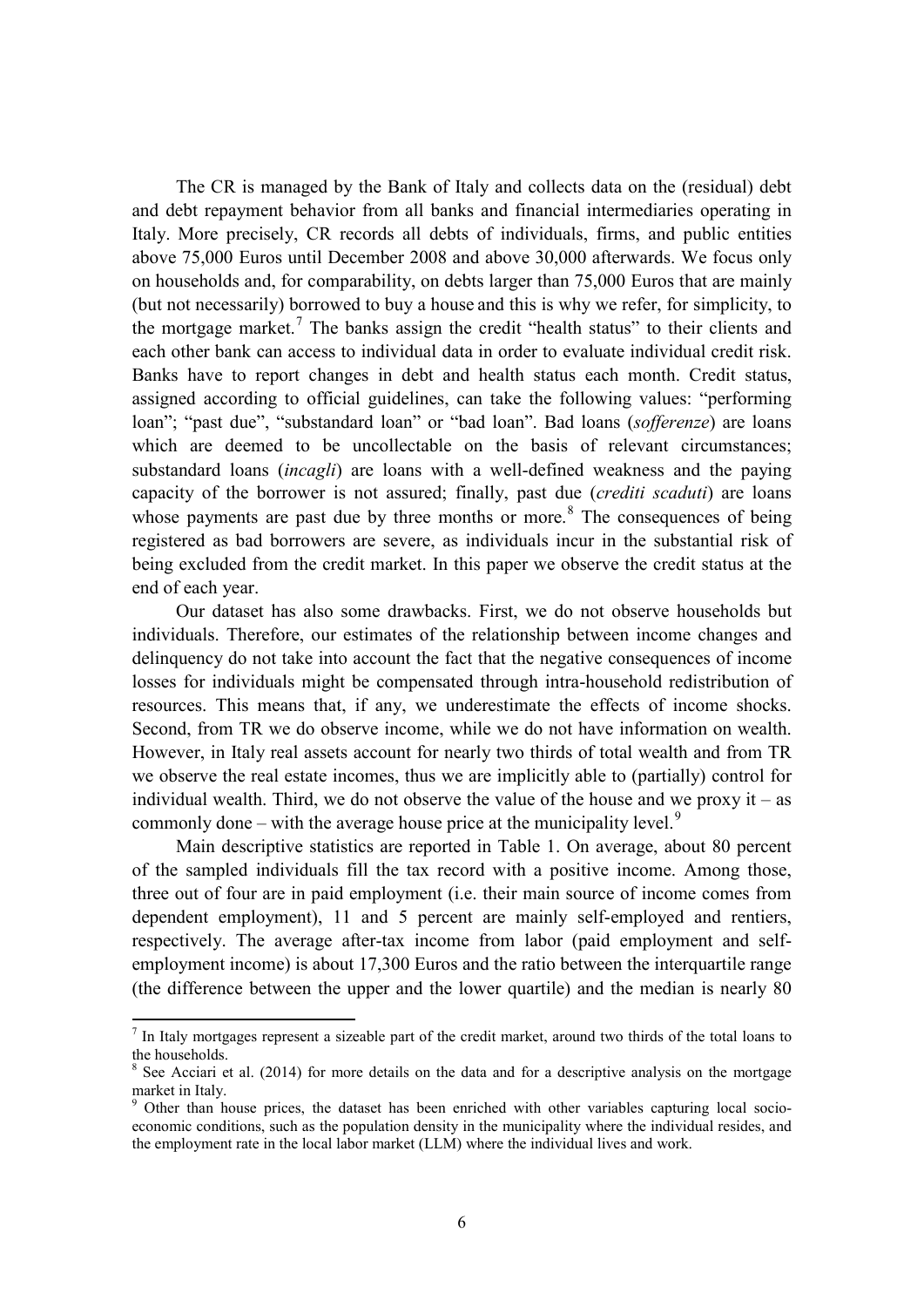percent, thus suggesting a high heterogeneity in the earning distribution. The remaining 20 percent of the sample includes both unemployed and inactive individuals with zero income. Looking at the main socio-demographic characteristics, the average age is 40 years old. The fraction of female (45 percent) is, as expected, lower than that of males, due to their lower labor market participation. The fraction of foreign-born (16 percent) is higher than the national average, likely reflecting both the higher employment rate of foreigners and the exclusion (in our sample) of the more aged cohorts. Finally, 30 percent of the individuals have (at least) a dependent child.

In a longitudinal perspective, labor market conditions deteriorated from the financial crisis on, likely weakening the housing demand. The employment rate in our sample (i.e. individuals with strictly positive labor income over population) decreased by one percentage point from the period 2005-2007 (3 years before the crisis) to 2008- 2010 (3 years during the crisis). Looking at employment transitions, 73 percent of nonemployed individuals remain in the same status in the next year while 7 of the employed become non-employed; the corresponding figures before the crisis were 71 and 6 percent, respectively. Among employed individuals, mean earnings experienced a drop of nearly 5 percent with respect to 2007 in real terms (Figure 1); moreover, the decrease in labor income has been accompanied by an increase in the earnings dispersion.

Looking at the debt variables, one tenth of the individuals originated a mortgage between 2005 and 2011. The average (residual) debt for new debtors is 140,000 Euros. Among them, the fraction of individuals recording a bad loan, a substandard loan or a past due are, respectively, 2.6, 1.3 and 1.9 percent; relatively to overall population the same figures are 0.4, 0.1 and 0.2 percent. Thus, mortgage household delinquencies are extremely rare events, though they may have large economic consequences.

Taking again a longitudinal perspective, there has been a substantial improvement in the delinquency rates of mortgages originated from 2008 onwards (Figure 2). Namely, less than 2 percent of mortgages originated in 2009 recorded a delinquency within the next two years while the corresponding figures for mortgages originated before the financial crisis were well above 5 percent.

In Table 2 we report a descriptive assessment about who are the individuals recording (to a greater or lesser extent) financial anomalies. The results are purely descriptive because we are not considering sample selection (we observe delinquencies only for those who originated a mortgage) and we are omitting important variables that may affect individual financial repayment behavior, like income shocks and/or local variables. Independently from the definition of delinquency we adopt, males and foreigners have, on average, higher propensity to fail the payments. Among the occupations self-employed have higher likelihood of recording a delinquency than employees, while the reverse is true for rentiers (i.e. those with real estate rents as main source of income). Finally, the delinquency rate is negatively correlated with labor incomes.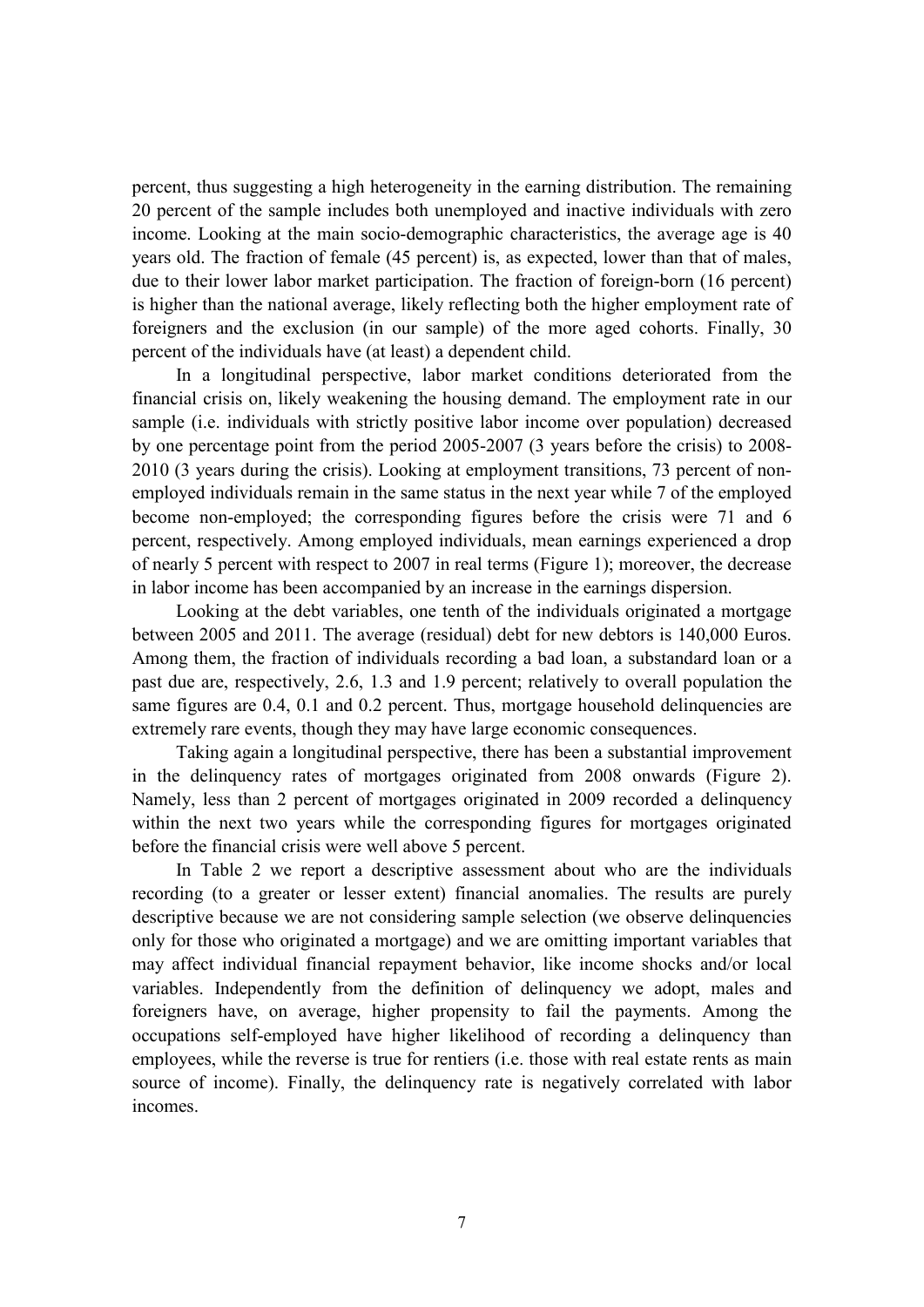The pool of borrowers has changed over the years both in quantity – as can be concluded by looking at the ratio between the number of new borrowers and the reference population – and in quality, as suggested by the predicted probability of recording a delinquency (based on the regression presented in Table 2). According to our data, new borrowers in the mortgage market were about 2 percent of the reference population between 2005 and 2007 and sharply decreased to around 1.5 percent in the subsequent three years (Figure 3a). As far the quality of new borrowers is concerned, they have, on average, a lower predicted probability of delinquency (Figure 3b), suggesting that debtors are positively selected with respect to the remainder of the population (e.g. they disproportionately belong to higher income classes). However, the relative quality of new borrowers changed over the years. Namely, after the 2008 crisis the predicted probability of delinquency for the whole population increased, while the same figure for the group of new borrowers progressively decreased.

In Figure 4 we examine the change in the selection of borrowers looking at the main socioeconomic characteristics. Borrowers' labor income is higher compared to the rest of the population; however, this earning-gap increased from around 8,500 Euros in the period 2005-2007 to nearly 10,000 Euros in the period 2008-2010 (Figure 4a). Moreover, compared to the rest of the population, after the crisis new borrowers were older (Figure 4b) and with a slight prevalence of females (Figure 4c). Finally, the fraction of foreign-born among new borrowers decreased from 14.4 percent to 9.0 percent, widening the gap with respect to the corresponding figure in the rest of population (Figure 4d).

Many other variables, that are unobservable for the econometrician and observable for the local bank manager managing the loan approval process, may have affected selection. They may include additional sources of income not recorded in the tax declarations, the type of the job contract, the strength of the family ties (representing a source of monetary and non-monetary support to the borrower), the market value of the house and other soft information related to the borrower creditworthiness. In the next section we discuss how to address these issues with a more rigorous empirical framework.

### **3. The estimation strategy**

We examine how mortgage delinquencies react to income changes, conditional on selection of individuals into indebtedness. To this end we rely on a standard Heckman approach that has been repeated for different cohorts of mortgages, thus directly assessing the time-varying selection.

#### **3.1 Heckman selection models**

Let *i* be an individual who must choose on mortgage origination  $(m)$  at time *t* and, eventually, on subsequent delinquent behavior (d) between time t and time  $t + k$ .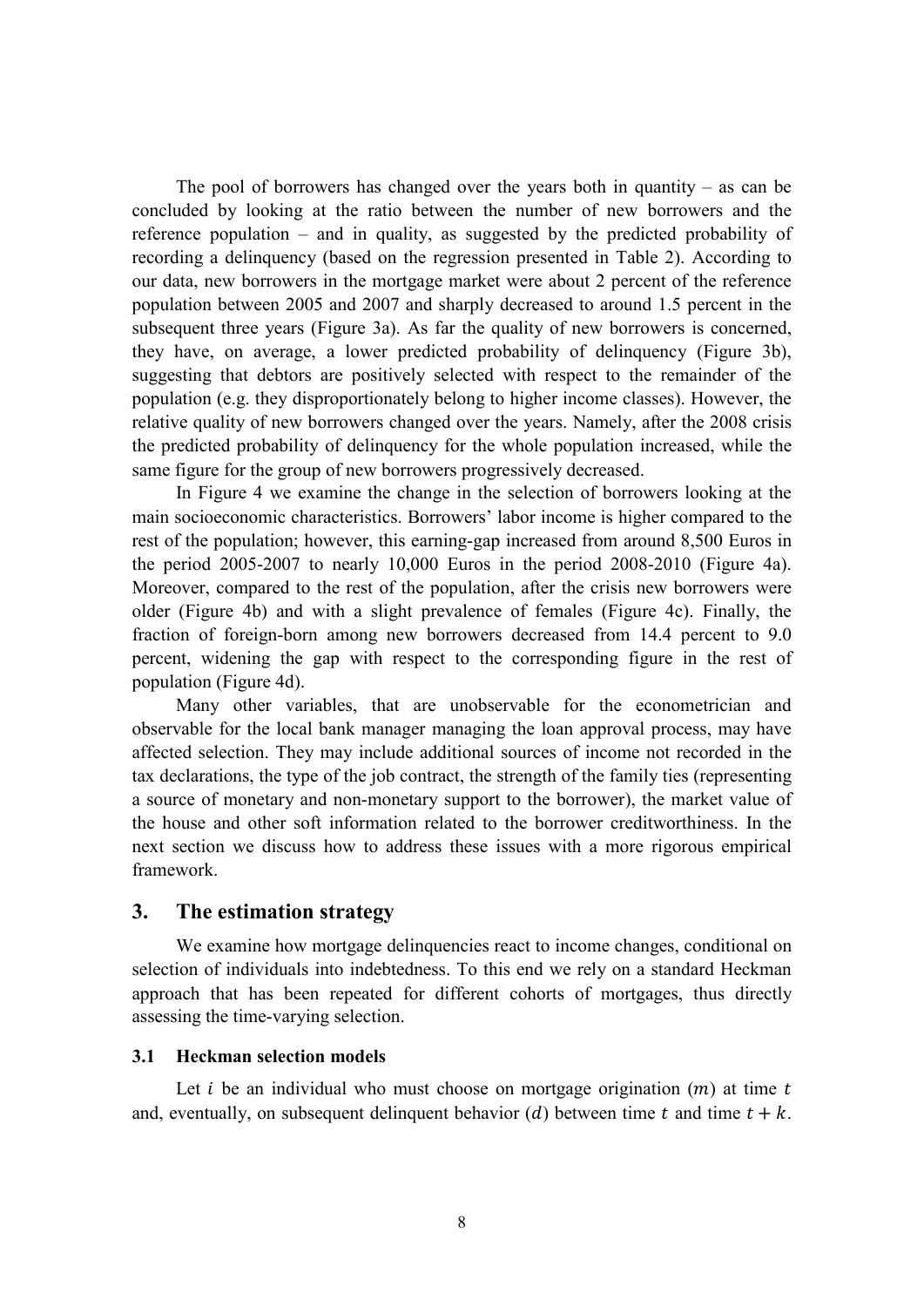The propensity to originate a mortgage and to be delinquent (conditional on having originated a mortgage) can be represented by two latent variables:

$$
y_{m,i,t}^* = x_{i,t} \delta + \varepsilon_{m,i,t} \tag{1}
$$

$$
y_{d,i,t+k}^* = z_{i,t+k}\gamma + \varepsilon_{d,i,t+k}
$$
 (2)

They are both expressed as the sum of an observed component  $(x_{i,t}$  and  $z_{i,t+k}$ , respectively) and an unobserved random component ( $\varepsilon_{m,i,t}$  and  $\varepsilon_{d,i,t+k}$ , respectively). Of course, individual propensities are unobservables. However, the origination of the mortgage is observable and can be defined as a binary outcome:

$$
y_{m,i,t} = \begin{cases} 1 & if \varepsilon_{m,i,t} > -x_{i,t}\delta \\ 0 & otherwise \end{cases}
$$
 (3)

Subsequently, conditional on having got a mortgage, the repayment behavior can be defined as:

$$
y_{d,i,t+k} = \begin{cases} 1 & if \varepsilon_{d,i,t+k} > -z_{i,t+k} \gamma \\ 0 & otherwise \end{cases}
$$
 (4)

Namely,  $y_{d,i,t+k}$  is observed only when  $y_{m,i,t} = 1$ , i.e. for a non-random sample of the population. Moreover, we let  $y_{d,i,t+k}$  be equal to 1 if the credit status of individual  $i$  records a deterioration within 2 years after mortgage origination and 0 otherwise. Deterioration means the switch from a status of performing loan to a delinquency (bad or substandard loans or past due). We also assume that the error components  $\varepsilon_{m,i}$  and  $\varepsilon_{d,i}$  are correlated across individuals and are drawn from a bivariate normal distribution with a correlation coefficient  $\rho$ .

Since different types of repayment delinquencies can be interpreted in terms of increasing degree of financial bad health, we also rely on an ordered probit with sample selection. The latter can be thought as an extension of the Heckman probit. Equation (4) is thus re-written as:

$$
y_{d,i,t+k} = j \quad \text{if} \quad c_{j-1} < y_{d,i,t+k}^* < c_j \tag{5}
$$

In words, the latent variable  $y_{d,i,t+k}^*$  is related to the outcome  $y_{d,i,t+k}$  through the observational rule  $(5)$ , where *j* represents the hierarchically ordered alternative (i.e. performing loan, past due, substandard loan and bad loans) and  $c$  is a set of strictly increasing thresholds that partition  $y_{d,i,t+k}^*$  into *j* exhaustive and mutually exclusive intervals. Selectivity effects are allowed to operate again through the correlation between the latent regression errors.

The set of variables  $z_i$  includes controls for initial conditions (i.e. variables observed at the time of mortgage origination) and controls for changes in individual variables after mortgage origination. The set of variables  $x_i$  includes the same variables observed at the time of mortgage origination included in  $z_i$ , and an exclusion restriction.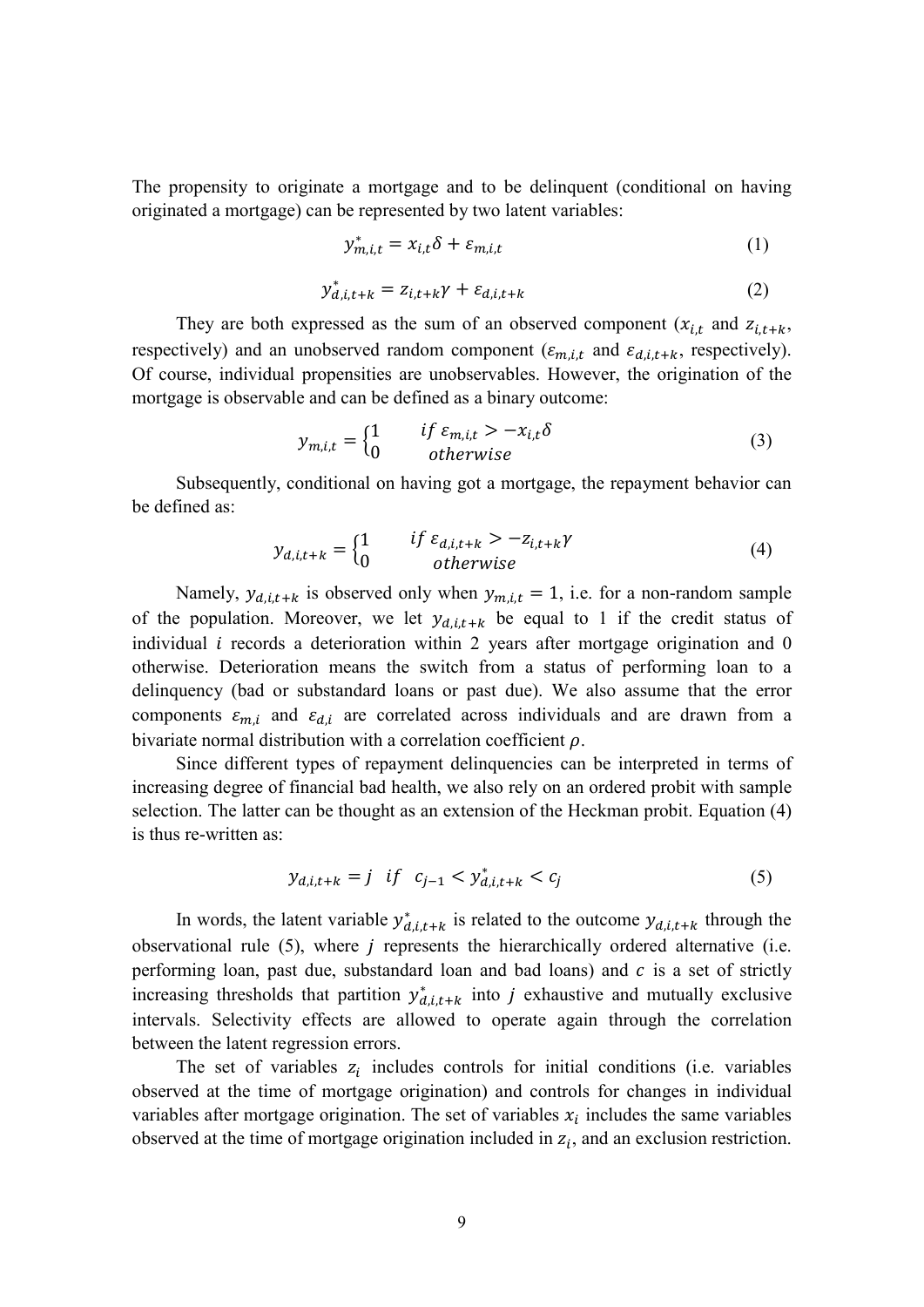The latter is a variable affecting the probability to get a mortgage but which is unrelated to household repayment behavior in the subsequent years and it is necessary to identify the model.

Among the initial conditions observed at time *t* (i.e. variables that may affect both the probability of originating a mortgage at time *t* and the ability to repay it later) we include the log of after-tax labor income, the log of income from rents (a proxy also for individual wealth), dummies for the occupational status (identified with the main source of income), age and age squared, dummies for gender, country of birth (i.e. natives and foreign-born) and the presence of dependent children. The set of initial conditions includes also local level variables, such as the log of house price in the city where the individual resides, the employment rate and the population density at the time of mortgage origination. Finally, dummies for geographical areas capture other unobserved local variables.

In the main equation, i.e. the probability of being delinquent within two years, we also include variables capturing changes occurred after mortgage origination such house price change (that may affect the propensity to repay the debt) and labor income changes (that may affect the capability to repay the debt). Specifically, the labor income change is measured as  $(y_{t+2} - y_t)/(0.5 \cdot y_{t+2} + 0.5 \cdot y_t)$ . The variable varies within the interval [−2; 2] and captures changes occurred with respect to the mortgage origination year; extreme values −2 and 2 capture transitions from employment to nonemployment status occurred within this time interval and vice versa (i.e. a change from positive/zero labor income to zero/positive labor income).<sup>[10](#page-9-0)</sup>

#### **3.2 The exclusion restriction**

Our exclusion restriction is a quantitative index of credit supply at the local level, aimed at capturing the orientation of bank lending policies in the local credit market where the individual lives. In order to identify the credit supply orientation at the local level, we proceed in two steps.

First we run the regression:

**.** 

$$
m_{b,p,t} = \pi_{p \times t} + \pi_{b \times t} + \mu_{b,p,t}
$$
\n<sup>(6)</sup>

where the dependent variable is the log of mortgages by bank  $b$  in province  $p$  at time  $t$ . The set of dummies  $\pi_{p \times t}$  is defined for each province-year and captures any variable varying at the province-year level (e.g. local economic cycle). The variable  $\pi_{b \times t}$  is a set of dummies for bank-year measuring the time-varying bank lending policy. This is a pure supply factor since the aggregate mortgage demand is controlled with the province-

<span id="page-9-0"></span> $10$  A virtue of this measure is that it facilitates an integrated treatment of transitions from employment to unemployment and changes in income for those who continue to be employed. Moreover, this variable is related to the conventional income growth rate measure (the two measures are approximately equal for small growth rates), while delivering a variable with a much smoother distribution.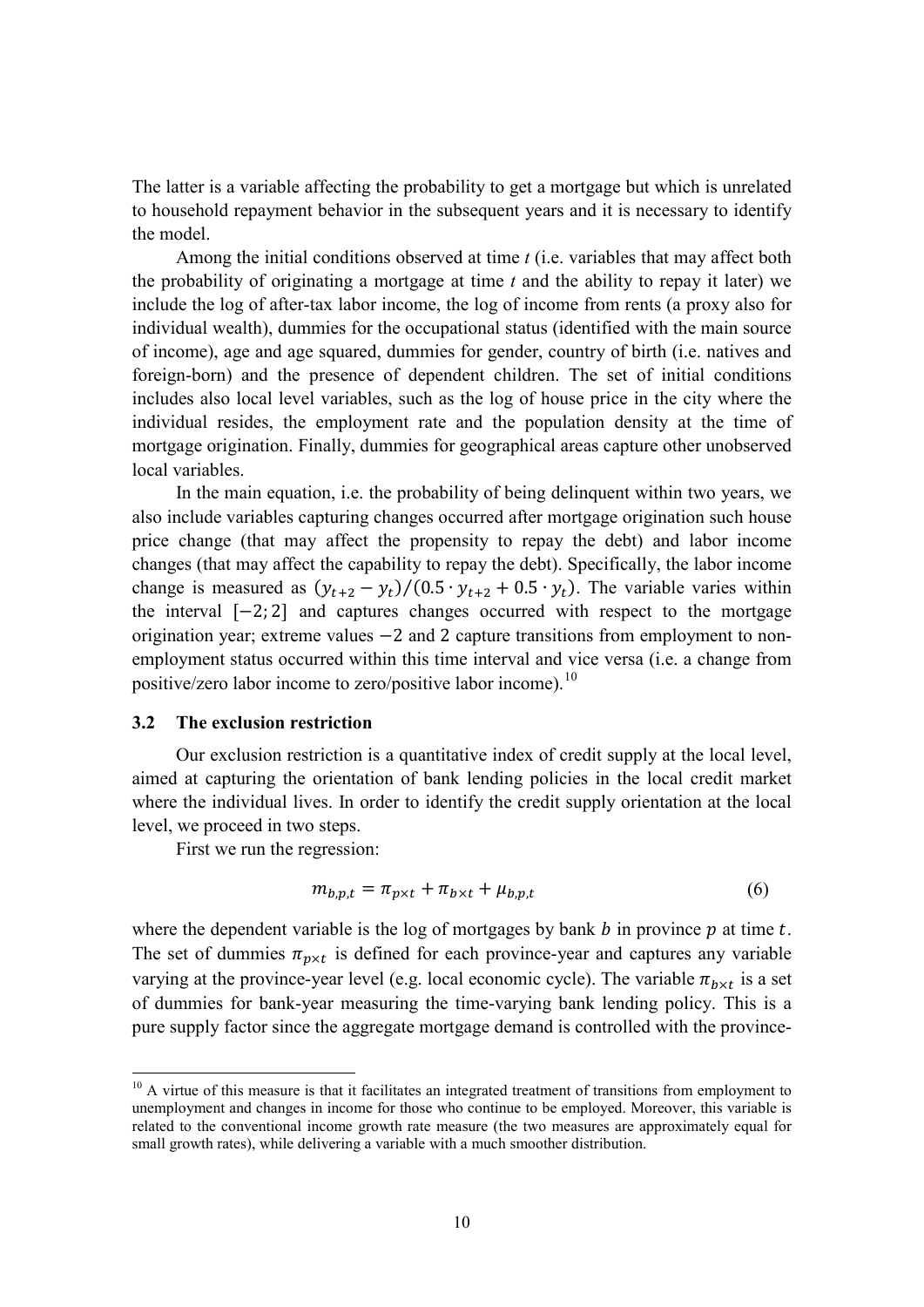year fixed effects. Last,  $\mu_{b,p,t}$  is the error term. Regression (6) has been run on a different dataset, drawn from the Bank of Italy, and referring to the universe of bank loans to the household sector.<sup>[11](#page-10-0)</sup> The identification of  $\pi_{h \times t}$  is guaranteed by the presence of multiple banks in each province (i.e. multiple banks exposed to the same local demand) and the presence of each bank in multiple provinces (i.e. multiple provinces exposed to the same bank's supply condition).

The bank-year  $\pi_{h \times t}$  variable is the main input for the construction of the credit supply index used as exclusion restriction. To check the goodness of our bank-year indicator we have first examined its correlation with the "diffusion index" provided by the Bank Lending Survey of ECB (BLS), which collects qualitative information on Euro area main credit supply, by the mean of a questionnaire to the largest banks, and it is used to construct various indexes of banks' lending policies.<sup>[12](#page-10-1)</sup> The correlation between the latter and  $\pi_{h \times t}$  for the largest Italian banks estimated through equation (6) is reported in Figure 5. As expected the two lines mirror each other. Indeed, positive values of the diffusion index suggest a tightening of credit standards applied to loan approval decisions and lower values of  $\pi_{h \times t}$  indicate less expansive lending policy of the banks.

In Table 3 we perform a statistical test for the predictive power of our bank-year credit supply indicator. Namely, we consider the period 2005-2010 and we regress the log of loans of each bank to the household sector on  $\pi_{b \times t}$ ; the specification also includes bank fixed effects, to capture time-invariant factors that characterize each bank, and year dummies, to capture trend common to all banks. The credit supply indicator enters with the positive sign, as expected, and is highly significant. The impact is also substantial from an economic point of view since one standard deviation in the bank-year indicator leads to an increase of nearly half the standard deviation in the log of loans.

Second, since our aim is to get an index of credit supply at the local level, under the assumption that the individual probability to get a mortgage is affected by the credit policy of banks located in the place he/she lives, the bank-year dummies  $\pi_{b \times t}$  are aggregated at the local level using, as weights, the number of branches of each bank in the local labor market (LLM, since, differently from data on loans we have data on branches with this higher level of detail<sup>13</sup>) at time  $t - 1$ . Formally:

 $\overline{a}$ 

<span id="page-10-0"></span><sup>&</sup>lt;sup>11</sup> More precisely, the data are drawn from the Bank of Italy Supervisory Report database, collecting data on the balance sheets (including loans) of all banks operating in Italy.

<span id="page-10-1"></span><sup>&</sup>lt;sup>12</sup> The diffusion index is the (weighted) difference between the share of banks reporting that credit standards have been tightened and the share of banks reporting that they have been eased. See e.g.

<span id="page-10-2"></span>http://www.ecb.europa.eu/stats/money/surveys/lend/html/index.en.html<br><sup>13</sup> LLM is a geographic unit represented by cluster of municipalities and built on the basis of intramunicipality daily commuting patterns. LLMs in Italy are more numerous than provinces and they are arguably closer to the definition of local credit market. However, since we do not have data on loans by LLM we cannot estimate equation 3 at the level of LLM.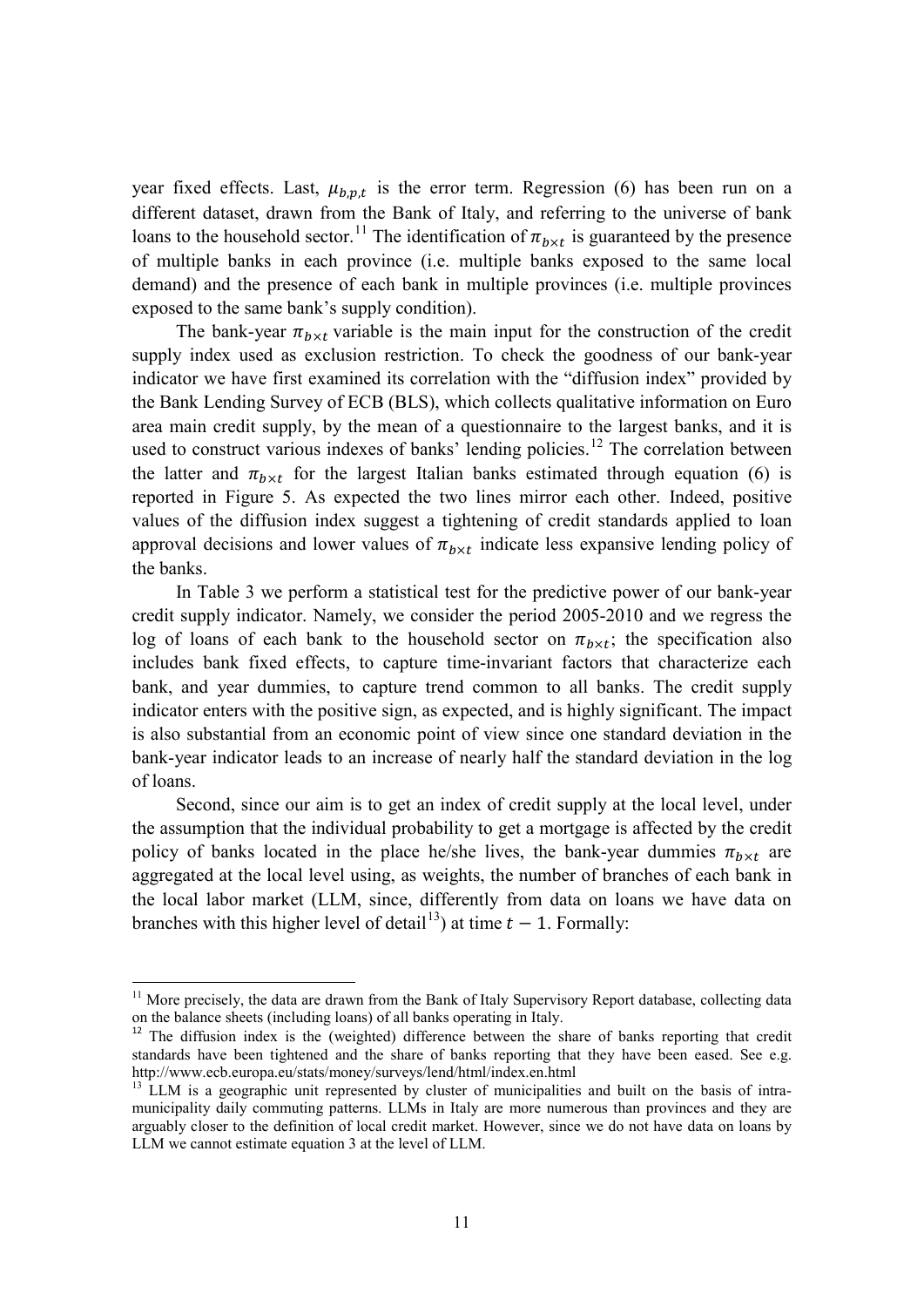$$
CS_{l,t} = \sum_{b} \frac{branches_{b,l,t-1}}{branches_{l,t-1}} \cdot \pi_{b \times t}
$$
 (7)

where  $CS_{l,t}$  captures the orientation of the credit supply in the local credit market  $l$  at time  $t$  and it is expected to be positively related to the likelihood of originating a mortgage in the same local credit market at the same year (i.e. intention to treat). The sources of variability are the substantial heterogeneity in lending policies across banks and the variation of banks' market share at the local level.

An implicit assumption of the exclusion restriction is that the banks' nationwide lending policies  $(\pi_{h \times t})$  are unaffected by unobserved factors at the local level. This assumption might be violated when some province markets are relevant for banks' lending policies. This may happen both when the province is large with respect to the national credit market or when the bank's credit market is very concentrated in a given territory (e.g. in the case of small banks). Moreover, some banks might systematically sort into specific provinces anticipating local future prospects. These violations of our assumption would undermine the validity of the research design. In order to address these issues and to reinforce the exogeneity of the indicator, the bank fixed effects used to build the aggregate indicator for the LLM *l* belonging to province *p* are estimated on a regression sample including all provinces but *p*. This strategy allows avoiding that unobservable shocks in province *p* affect the lending policies of banks operating in that province.

Figure 6 reports the distribution of credit supply index across LLMs and over time. There is a remarkable heterogeneity of the index at the local level: the ratio between the interquartile range and the median is about 70 percent. Moreover, from the financial crisis onwards there was a shift towards left of the distribution of the index, suggesting a tightening of the credit supply conditions at the local level. Unsurprisingly, the local credit supply explains a significant fraction of the reduction in the entry into the mortgage market between the years before and after the financial crisis. Table 4 displays the Oaxaca-Blinder decomposition of this difference. According to our estimates, individual variables explain about 20 percent of the reduction in the entry rate (column I). The explained fraction of the gap increases only marginally when adding local variables (column II) and significantly when adding  $CS_{l,t}$  (column III). Local lending policies, as captured by our proxy, account for roughly one third of the explained gap. Since this index is unrelated by construction to current local conditions, it provides an exogenous source of variation for the probability to get a mortgage, randomizing selection into indebtedness.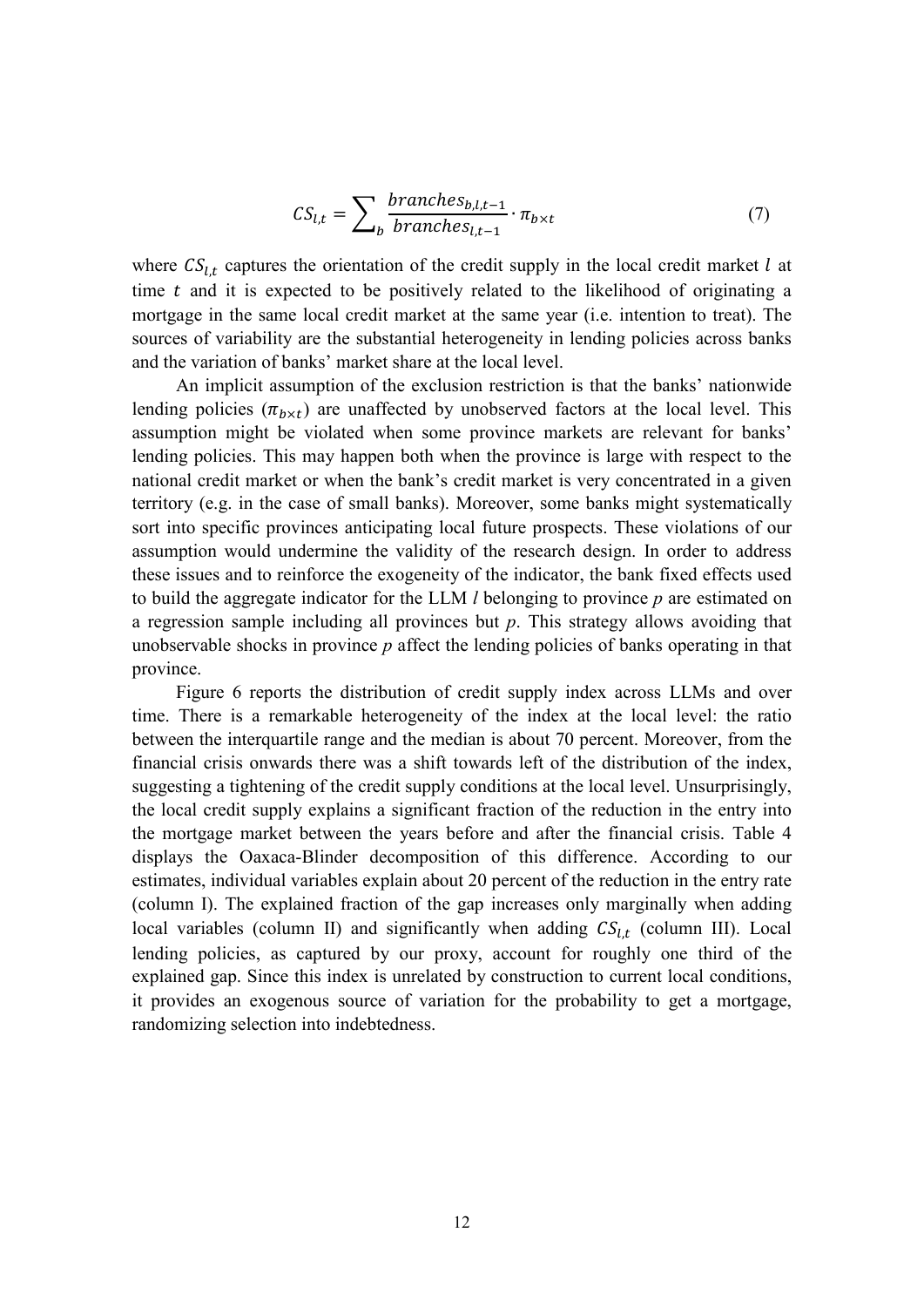## **4. Results**

 $\overline{a}$ 

#### **4.1 Main findings**

We consider different cohorts of mortgages. For each cohort, we first model the selection process driving the decision to become indebted, including standard personal characteristics and the credit-supply index described in Section 3. Second, we focus on income changes, i.e. changes occurred after the mortgage origination, and their association with the probability of default. The two steps are estimated simultaneously by maximum likelihood using a standard Heckman probit model. However, for sake of clarity, we comment the two steps separately.

In Table 5 we report the marginal effects of the probit in the selection equation. We consider cohorts of mortgages from 2005 to 2009 because, as our dataset is limited to 2011, these are the only ones we re-observe after two years from mortgage origination. Income is positively correlated with the probability of becoming indebted, suggesting that, on-average, indebted people are richer than the rest of the population. The credit supply indicator  $CS_{1,t}$  enters, as expected, with a positive effect and it is highly significant in all years, even if in 2008 and 2009 its marginal impact declined, probably due to the banks' lower propensity towards lending.

In Tables 6 we report the marginal effects of the main equation, where the dependent variable is a wide definition of financial bad health, which includes bad loans, substandard loans and past due.<sup>[14](#page-12-0)</sup> Moreover, the table reports two different estimates for each cohort, the first being from a simple probit on the selected sample of borrowers and the second from the Heckman probit, thus taking into account the selection process into the mortgage market.

Consider first the coefficient of the selectivity term  $\lambda$ , which is always negative, but it is significantly different from zero only for the two more recent cohorts (2008 and 2009). Moreover, also the absolute value of the coefficient increases, reaching its peak, again, for more recent cohorts of mortgages. The sign and the magnitude of the impact of  $\lambda$  depend on the parameter  $\rho$  that captures the correlation between  $\varepsilon_i$  and  $\mu_i$ . Therefore there are unobserved (to the econometrician) factors positively affecting mortgage origination and negatively correlated with the probability of observing financial difficulties (or vice versa). This evidence, as expected, signals positive selection of the borrowers on unobservables. Moreover, the relevance of those factors was negligible (both economically and statistically) before the financial crisis and

<span id="page-12-0"></span><sup>&</sup>lt;sup>14</sup> The wide definition is our preferred indicator. Indeed, the latter indicates with certainty the existence of a financial difficulty, while the same is not true for substandard and bad loans that are affected, to some extent, by a subjective evaluation of the lender. For instance, the transition from past due to bad loan can be delayed by internal organizational procedures or because the lender voluntarily allowing the lengthening of the delinquency period. In other words, while the existence of an anomaly unambiguously identifies a financial difficulty, the degrees of anomaly depend also on some external factors that may have little to do with it.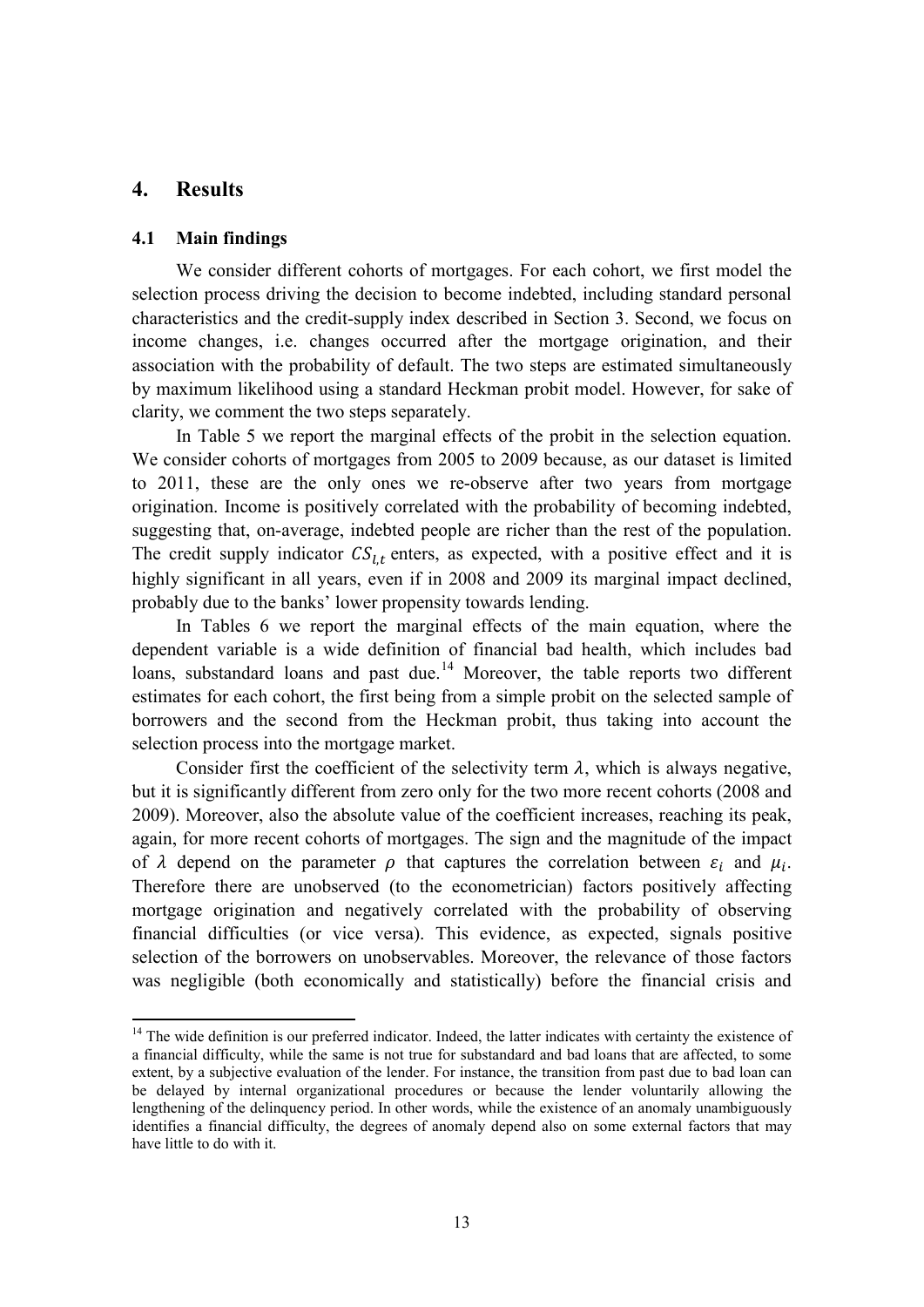sizeable after the crisis. According to our estimates (i.e. multiplying the average Inverse Mill's ratio by its marginal effect at the average), the selection process in mortgage origination reduced the probability of default by around 50 percent in the period 2008- 2009, which corresponds to a 3.5 points decrease in the delinquency rate. Before the crisis the corresponding figures, though not statistically significant, were much lower in magnitudes (less than 10 per cent and 0.3 points, respectively).

As far as labor income changes are concerned, the parameter of interest varies between 0.2 and 0.3. Therefore, a 10 percent negative income change leads to an increase between 0.2 and 0.3 percentage points in the probability of delinquency, which roughly corresponds to a 5 percent increase in the observed delinquency rate. In case of job loss (which, according to our variable, corresponds to a -200 percent decrease in earnings) the delinquency rate nearly doubles. Also initial conditions matter. Having an income 10 percent higher at the mortgage origination reduces the delinquency rate by around 0.1-0.2 percentage points.

The correction for sample selection, with respect to the simple probit model, leads to larger negative effect for both income variation and income at origination. The size of the bias for the two more recent cohorts is between 30 and 40 percent of the true parameter. Therefore, unobserved factors are positively related to income and their omission may severely bias the estimates.

### **4.2 Robustness**

To check the robustness of our findings we enrich the previous specifications along several directions.

In Table 7, we use the same set of variables in both the selection and the main equation (with the exception of the exclusion restriction). Indeed, income and/or house price changes after mortgage origination can be partly anticipated (at the time of mortgage origination) and, therefore, they may affect selection into indebtedness. According to our findings, income changes are positively correlated with the probability of originating a mortgage. However, and more importantly, the key findings on the role of selection and on the sensitivity of the delinquency rate to income shock are unchanged.

In Table 8, we enrich the specification with further controls. Namely, we add two individual-level variables: the log of the debt and a dummy for debts that are jointly held by at least two individuals. Both variables are observed, by definition, only for individuals with a debt and, therefore, may be included only in the main equation. They are plausibly correlated with individual riskiness and, therefore, may capture factors affecting both the probability of recording a delinquency and the probability to get a mortgage. Moreover, we add a variable capturing changes in the delinquency rate at the bank level. Indeed one may argue that easier credit conditions at time *t* may affect future banks' propensity to report and address household financial difficulties and, consequently, the individual probability of default. Finally, we add local-level variables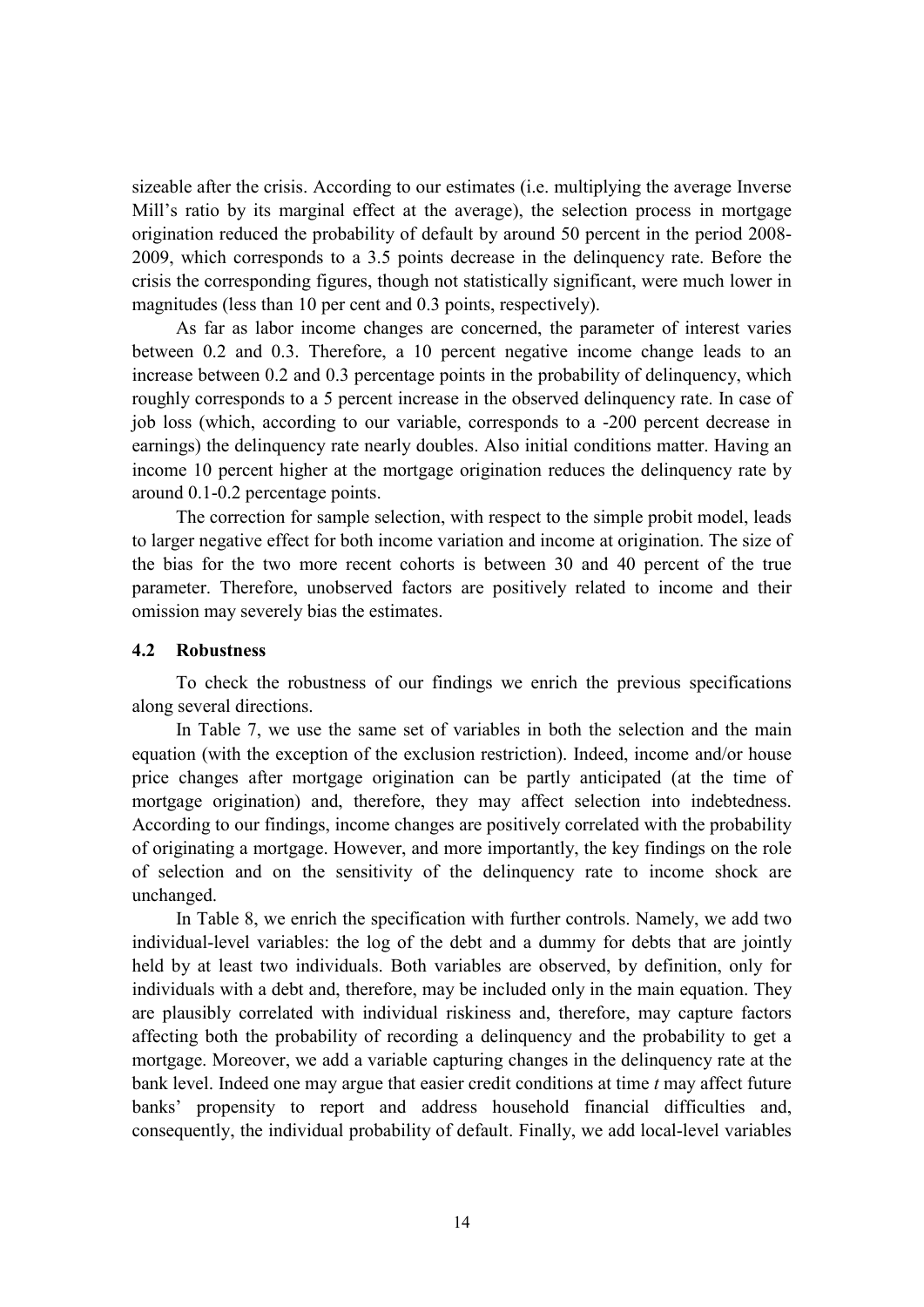that are aimed at capturing unobserved features of the local financial development. The first is the density of bank branches (i.e. branches per square meter), used as a proxy for the accessibility of the banking system. The second is the Herfindahl index, which proxies the degree of banking competition at the local level. Both variables may be correlated to both the probability of originating a mortgage and of recording a delinquency and are included in both the selection and the main equation. We find that higher debts increase financial vulnerability while joints debts reduce it; among the other variables, higher bank concentration and lower branch density reduce the probability of mortgage origination though they are substantially unrelated to individual delinquency rate. As far our key variables, the selectivity term continues to be significant (and with the expected sign) only for the more recent cohorts and the coefficients of explanatory variables in the main equation are qualitatively similar to those of our baseline specification.

Our main estimates, as already mentioned, refer to all loans larger than 75,000 Euros, independently from the motivation of the loan. They may also include loans of self-employed people to finance their activities. Moreover, income from selfemployment is severely underreported in tax records (Marino and Zizza, 2011). To control for this sources of heterogeneity and mis-measurement, which could affect the analysis of both the selection process and the repayment behavior, in Table 9 we replicate our estimates in a sub-sample which excludes self-employed. The sign and the size of the estimated coefficients are again qualitatively similar.

Finally, in Table 10 we adopt a different empirical strategy, relying to an ordered probit with selection correction. We exploit the fact that the performing status of loans can be hierarchically ordered, going from the status of (1) performing loan to, in increasing order of financial bad health, (2) past due, (3) substandard loan and (4) bad loan (see also equation 5). The results should be interpreted with caution since the attribution to a certain financial status partly depends on idiosyncratic bank features. However, our key findings are qualitatively similar to those discussed above.

## **5. Conclusions**

Why some indebt individuals stop repaying debt? In institutional settings where there is limited room for strategic behavior and the consequences of being registered as delinquent are severe, other factors may play a relevant role.

On this respect, our paper sheds light on two important and almost neglected issues: selection into the mortgage market and income changes after mortgage origination. According to our findings, the impact of labor market income changes is sizeable, as an episode of unemployment more than doubles the individual delinquency rate. Second, the tightening of the selection process from the Global Financial Crisis on largely explains the trend in delinquency rates of the most recent cohorts of mortgages. Neglecting selection mechanisms may severely bias the estimates of individuals' credit risk.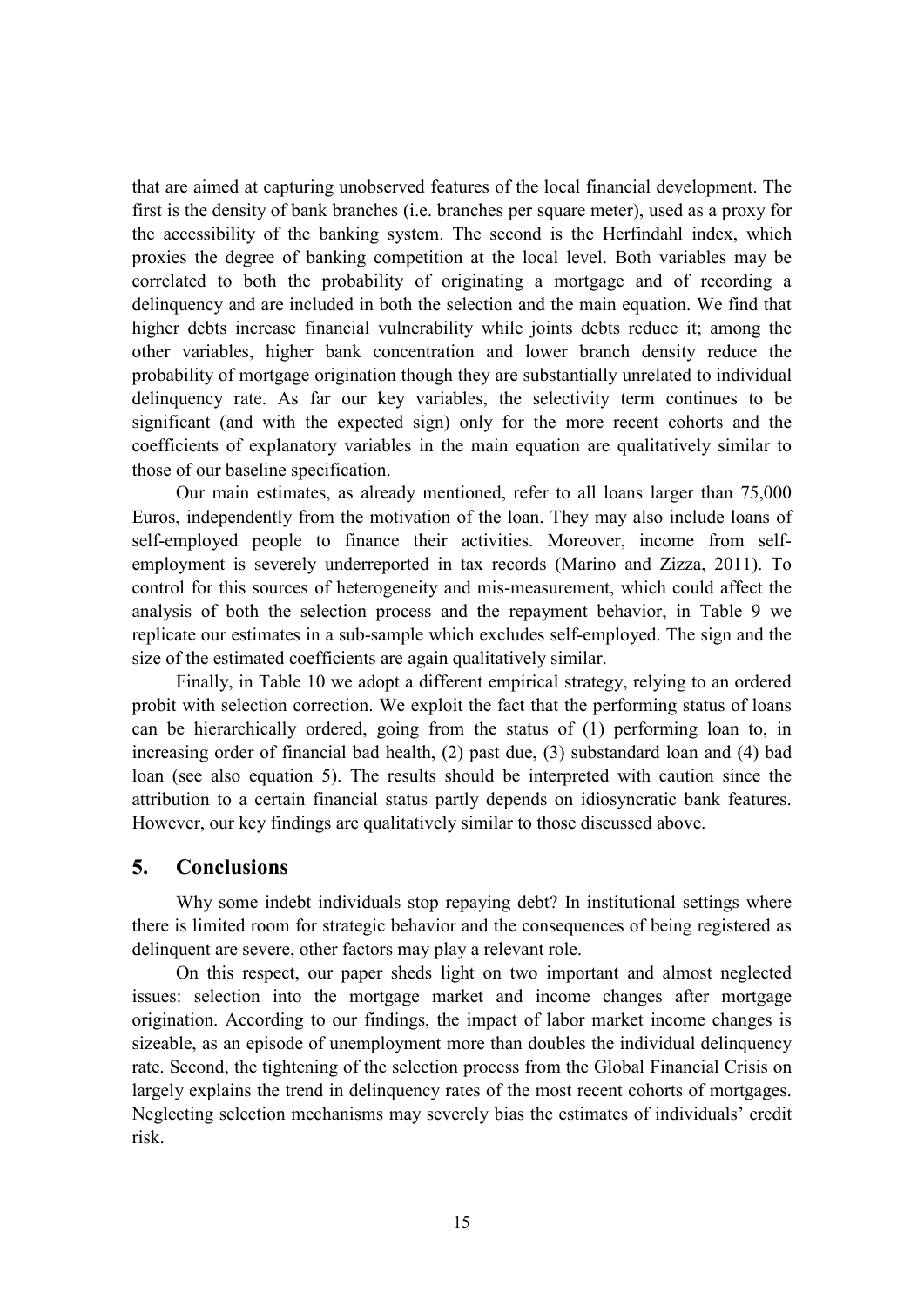The huge impact of selection and job loss we found in a country like Italy, traditionally characterized by prudent lending policies and strong employment protection for permanent workers calls for further scrutiny of these channels also in other countries, where both employment protection and lending policies are less tight. Our results also suggest that instruments designed to absorb the consequences of income shocks, like for instance the unemployment benefit, tax cuts and in general any policy which relaxes household financial constraints, may have positive effects not only on household consumption, but also on financial stability as they reduce the probability of default. Finally, our results suggest that credit risk models as those typically used by lenders, may systematically underestimate the relationship between income and the probability of default: this may lead to loan mispricing and sub-optimal risk composition of the borrowers.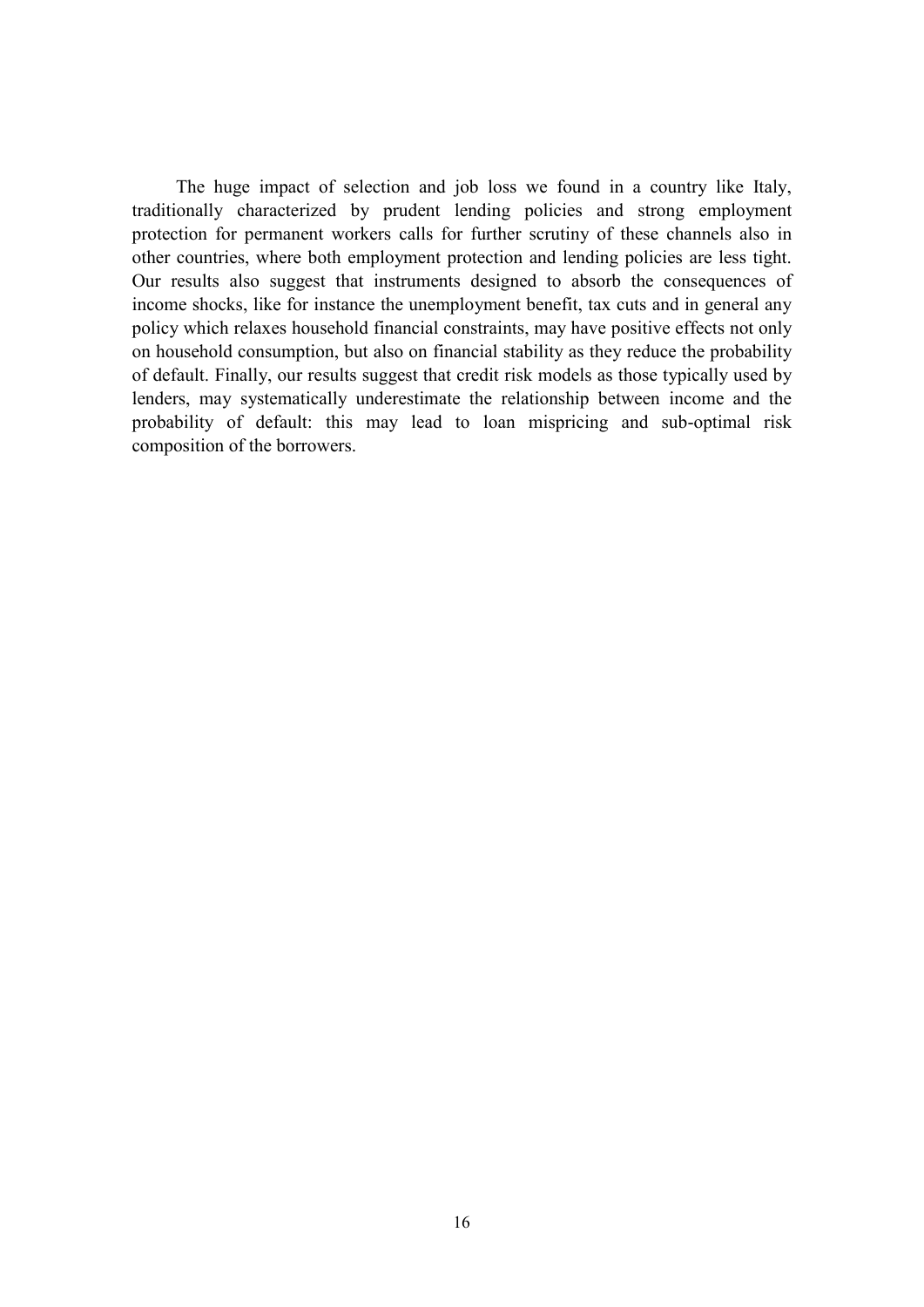## **References**

Acciari, P., E. Manzoli, S. Mocetti and E. Viviano (2014), La vulnerabilità finanziaria: un'analisi per classi di reddito, *Moneta e Credito*, 67: 401-428.

Aiyar, S. (2012), From financial crisis to Great Recession: the role of globalized banks, *American Economic Review: Papers & Proceedings*, 102: 225-230.

[Adams,](http://www.researchgate.net/researcher/13485518_William_Adams) W., L. [Einav](http://www.researchgate.net/researcher/13667882_Liran_Einav) and [J. Levin](http://www.researchgate.net/researcher/46469708_Jonathan_Levin) (2009), Liquidity constraints and imperfect information in subprime lending, *American Economic Review* 99: 49-84.

Bajari, P., S. Chu, D. Nekipelov and M. Park (2013), A dynamic model of subprime mortgage default: estimation and policy implications, NBER working paper 18850.

Boheim, R. and M.P. Taylor (2000), My home was my castle: evictions and repossessions in Britain, *Journal of Housing Economics*, 9: 287-319.

Boyes, W.J., D.L. Hoffman and S.A. Low (1989), An econometric analysis of the bank credit scoring problem, *Journal of Econometrics*, 40: 3-14.

Deng, Y., J.M. Quigley and R. van Order (2000), Mortgage terminations, heterogeneity, and the exercise of mortgage options, *Econometrica*, 68: 275-307.

Demyanyk, Y. and O. van Hemert (2011), Understanding the subprime mortgage crisis, *Review of Financial Studies*, 24: 1847-1880.

Diaz-Serrano, L. (2005), Income volatility and residential mortgage delinquency across the EU, *Journal of Housing Economics*, 14: 153-177.

Domowitz I. and R.L. Sartain (1999), Determinants of the consumer bankruptcy decision, *Journal of Finance*, 44:403-420.

Duygan-Bump, B. and C. Grant (2009), Household debt repayment behavior: what role do institutions play? *Economic Policy*, 24: 107-140.

Fay, S., E. Hurst and M.J. White (2002), The household bankruptcy decision, *American Economic Review*, 92: 706-718.

Foote, C., K. Gerardi and P. Willen (2008), Negative equity and foreclosure: theory and evidence, *Journal of Urban Economics*, 64: 234-245.

Gathergood, J. (2009), Income shocks, mortgage repayment risk and financial distress among UK households, working paper.

Gerardi, K., K.F. Herkenhoff, L.E. Ohanian and P.S. Willen (2013), Unemployment, negative equity, and strategic default, working paper.

Greenstone, M., A. Mas and H.L. Nguyen (2014), Do credit market shocks affect the real economy? Quasi-experimental evidence from the Great Recession and 'normal' economic times, NBER working paper 20714.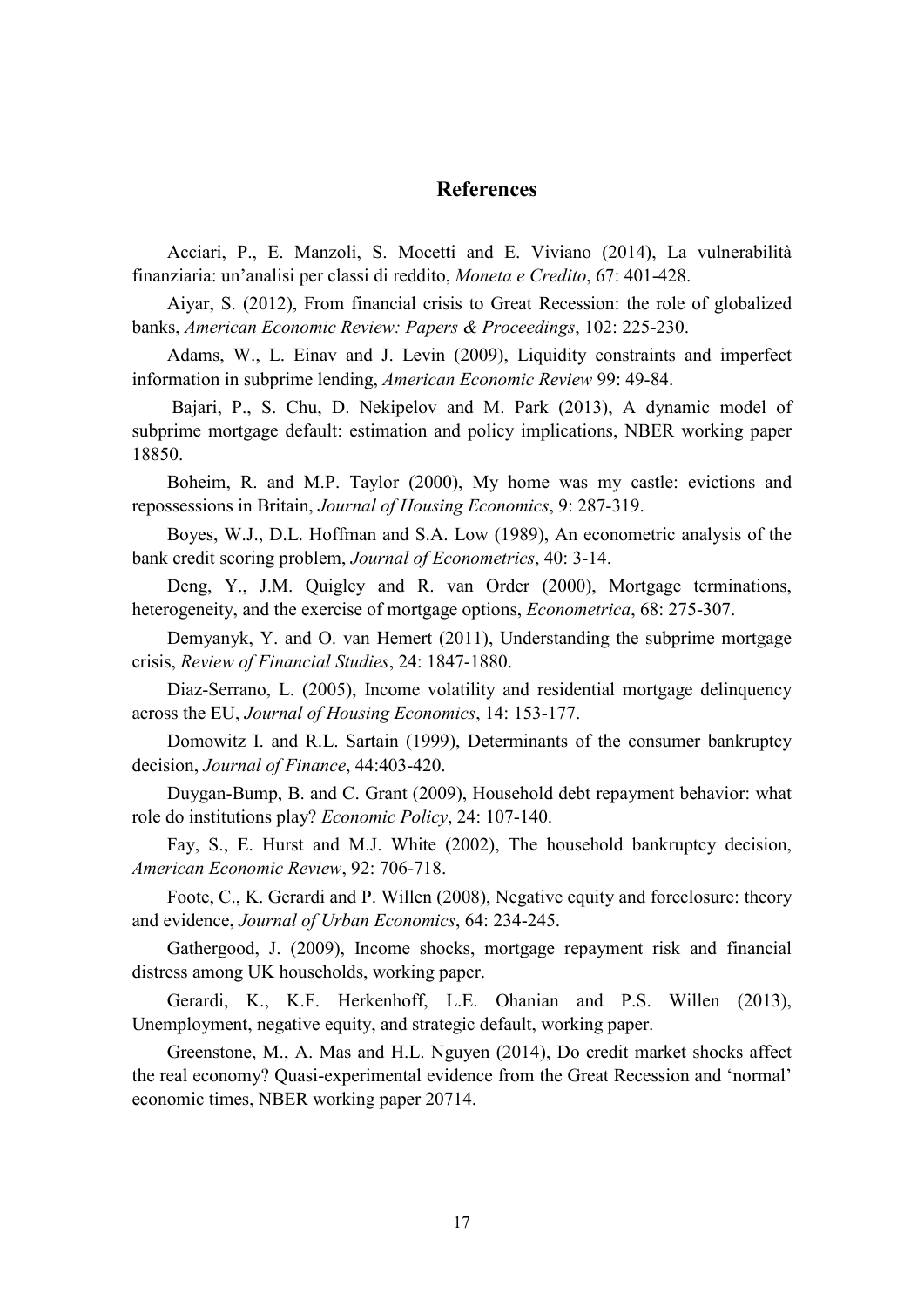Gross, D.B. and N.S. Souleles (2002), An empirical analysis of personal bankruptcy and delinquency, *Review of Financial Studies*, 15: 319-347.

Guiso, L., P. Sapienza and L. Zingales (2013), The determinants of attitudes towards strategic default on mortgages, *Journal of Finance*, 68: 1473-1515.

Haughwout, A., R. Peach and J. Tracy (2008), Juvenile delinquent mortgages: Bad credit or bad economy? *Journal of Urban Economics*, 64: 246-257.

Jacobson, T. and K. Roszbach (2003), Bank lending policy, credit scoring and value-at-risk, *Journal of Banking and Finance*, 27: 615-633.

Marino, M.R. and R. Zizza (2011), The personal income tax evasion in Italy: an estimate by taxpayer's type, in M. Pickhardt and A. Prinz (eds.), *Tax evasion and the shadow economy*, Edward Elgar Publishing.

Mayer, C., K. Pence and S.M. Sherlund (2009), The rise in mortgage defaults, *Journal of Economic Perspectives*, 23: 27-50.

Mian, A. and A. Sufi (2009), The consequences of mortgage credit expansion: evidence from the U.S. mortgage default crisis, *Quarterly Journal of Economics,* 124: 1449-1496.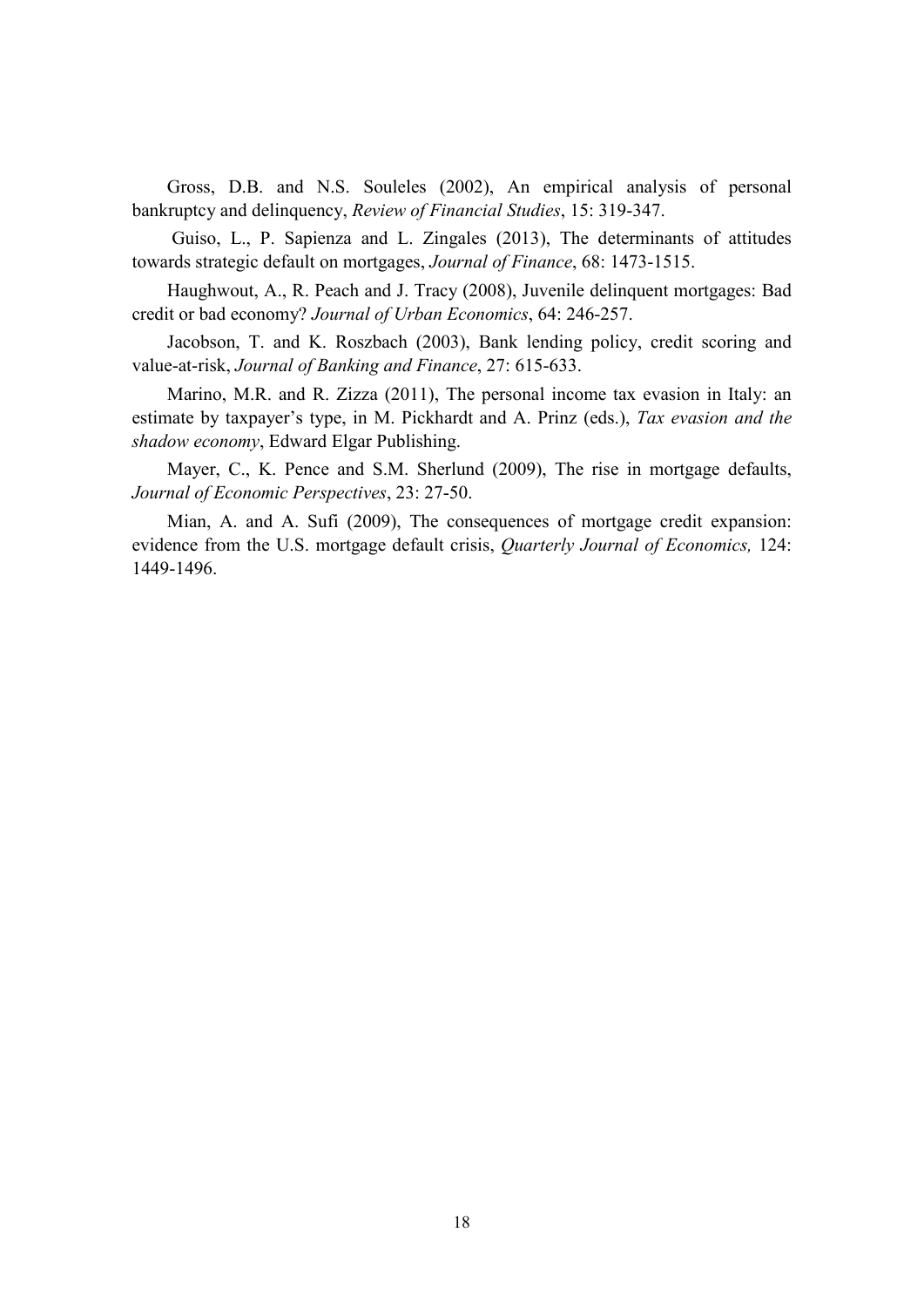# **Figures**



#### **Figure 1. Income trend**





Delinquency rates for different cohorts of mortgages (years in the x-axis refer to origination). Source: authors' elaboration on data from CR.

We consider only individual with strictly positive labor income and in the age-bracket 25-54. Source: authors' elaborations on data from TR and CR.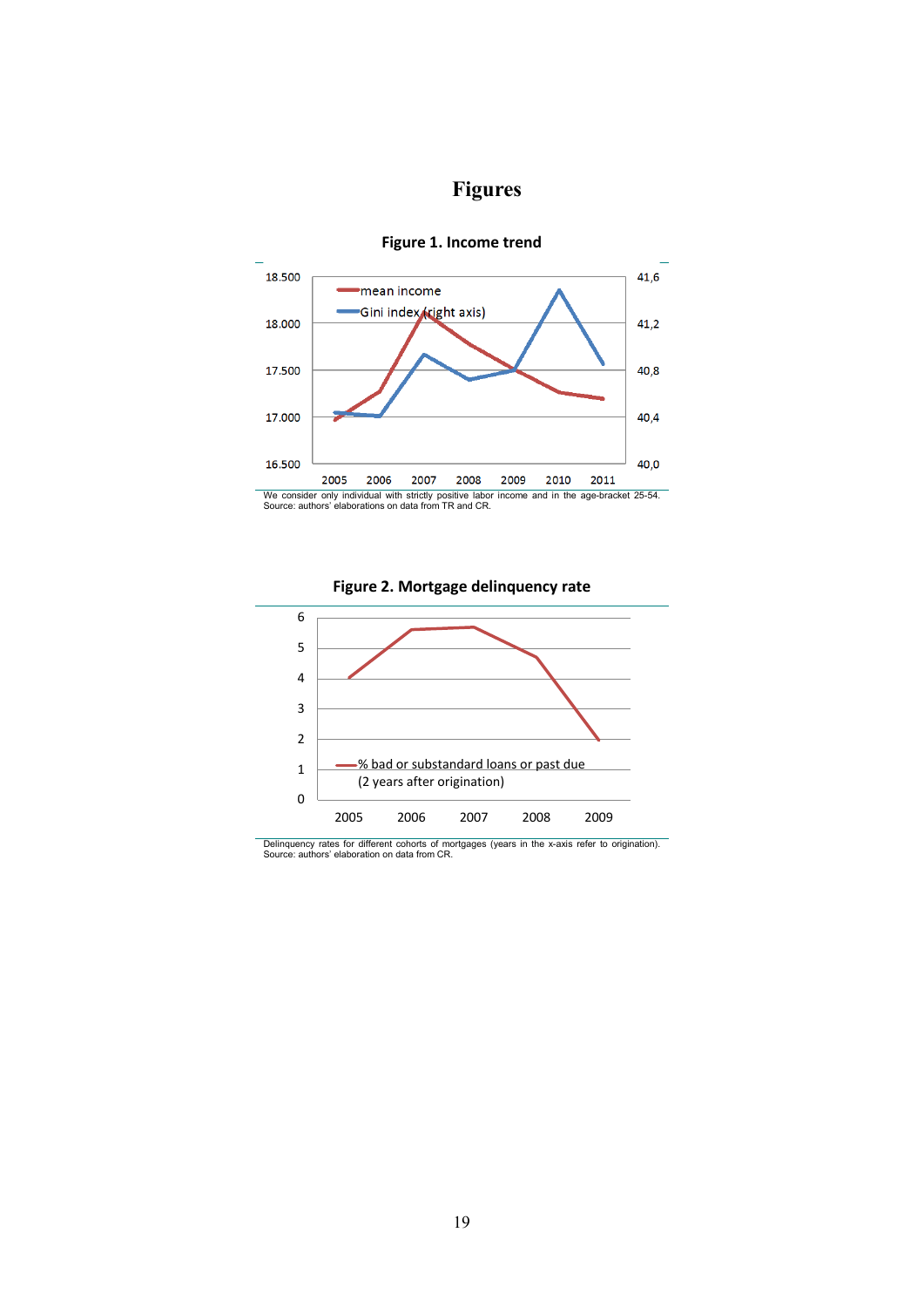

**Figure 3. Quantity and quality of new borrowers**

**(Predicted) delinquency rate**



The entry rate (top panel) is the ratio of new borrowers over population. The predicted delinquency rate (bottom panel) is estimated<br>from a regression where the dependent variable is equal to 1 if the borrower has a past d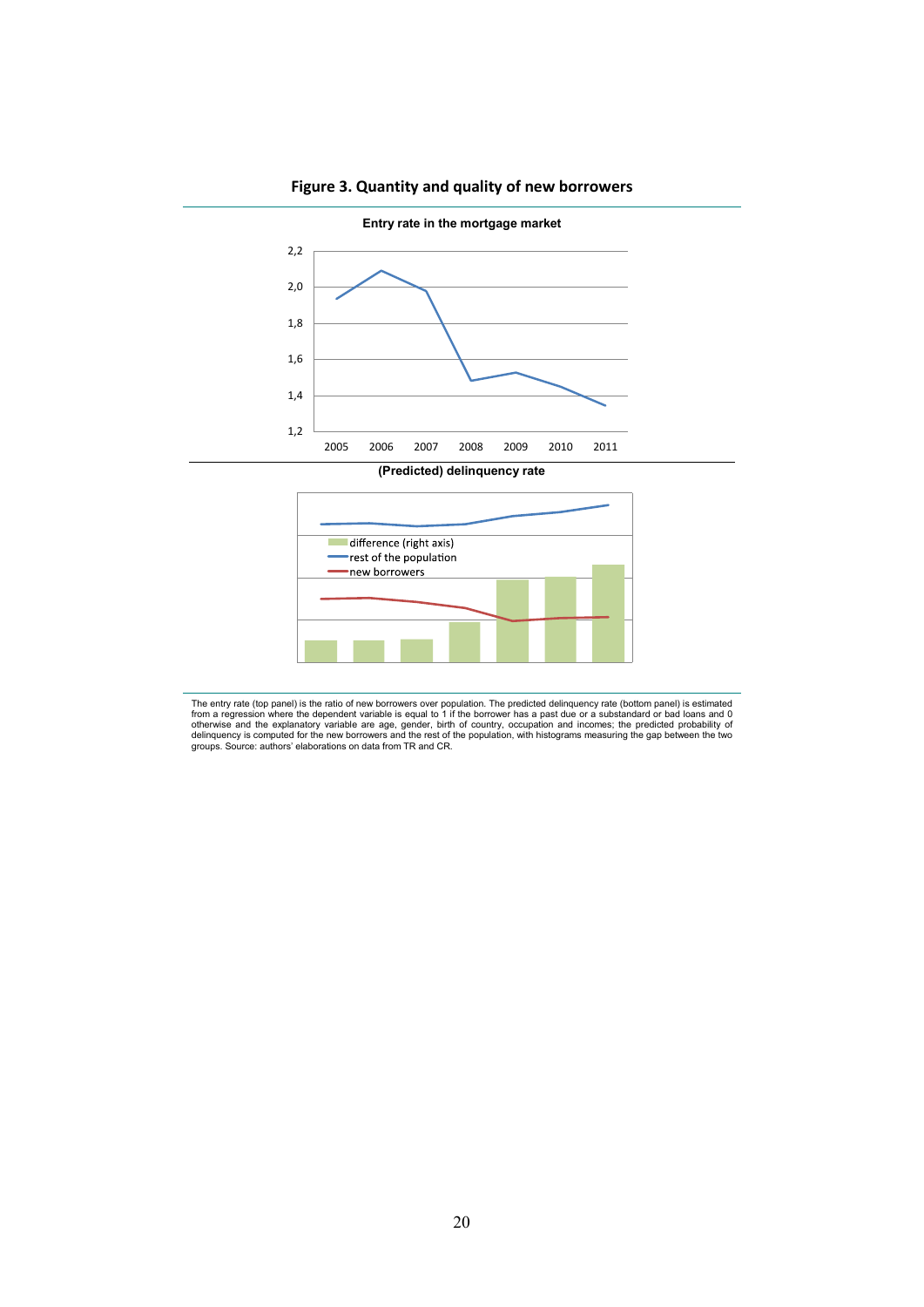

**Figure 4. Positive selection of new borrowers before and after the crisis**

The histograms represent the difference in the observables between the new borrowers and the rest of the population; for each observable differences are computed for the years before and after the crisis.



#### **Figure 5. BLS and the credit supply index**

The blue line represents credit supply conditions as measured by the BLS (yearly values from Figure 4);<br>positive (negative) values indicate a tightening (easing) of credit conditions. The red line is the credit supply<br>inde expansive lending policies. Source: authors' elaboration on data drawn from Bank of Italy.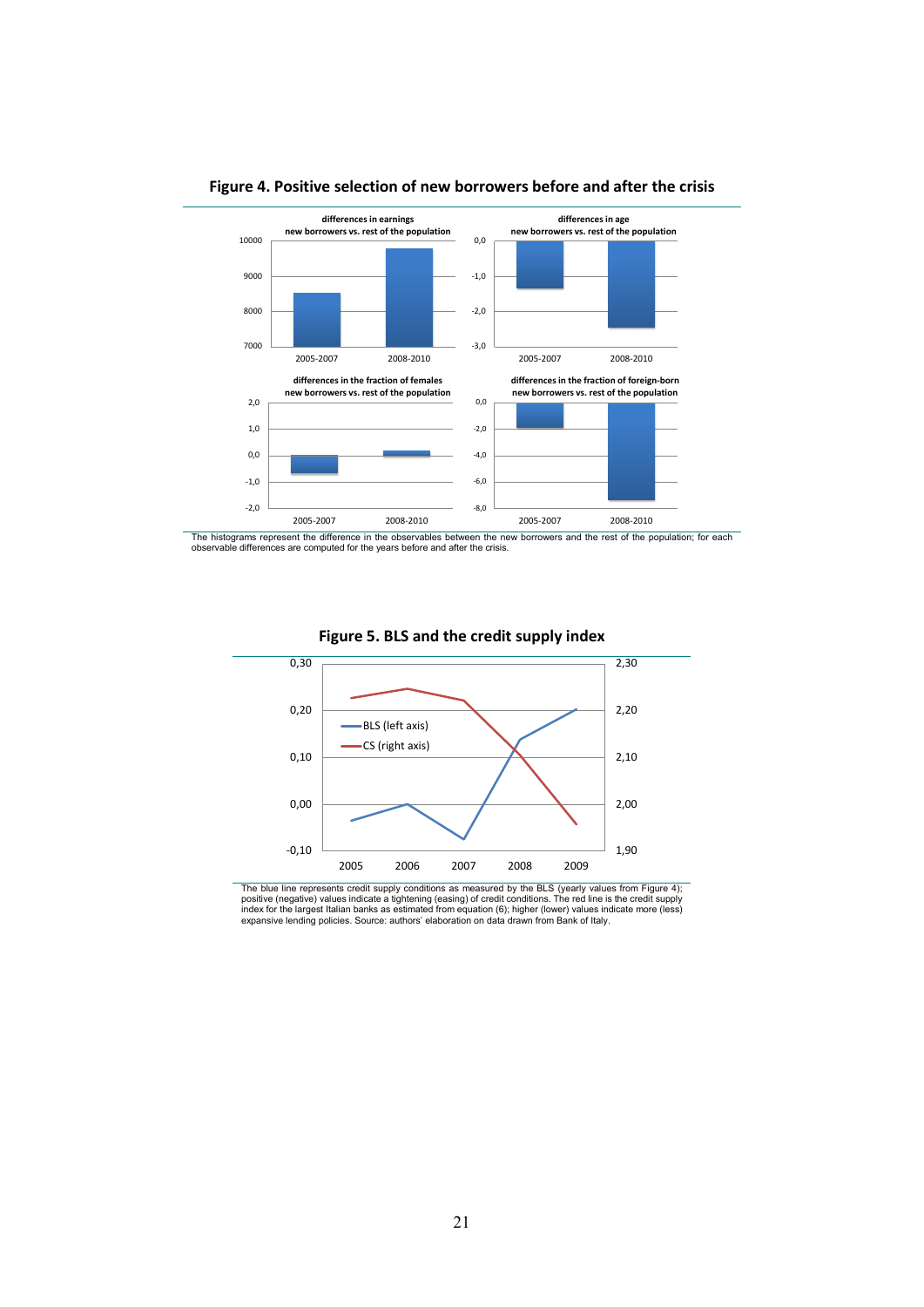

**Figure 6. Credit supply index before and after the crisis**

Source: authors' elaboration on data drawn from Bank of Italy.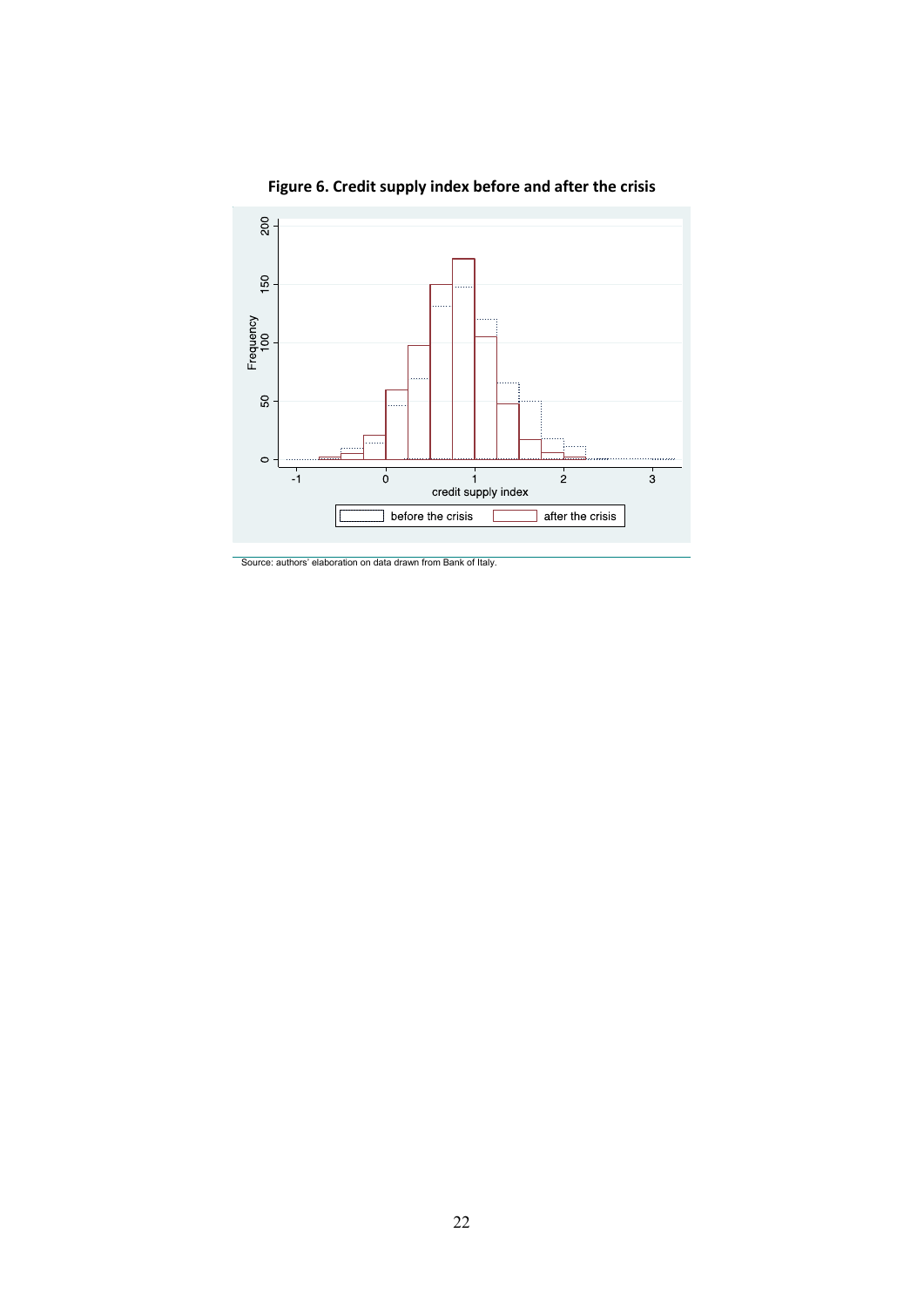|  | <b>Tables</b> |
|--|---------------|
|  |               |

|  |  |  |  | <b>Table 1. Descriptive statistics</b> |
|--|--|--|--|----------------------------------------|
|--|--|--|--|----------------------------------------|

|                                           | Mean  | St. dev. | $25^{\circ}$ | $75^{\circ}$ |
|-------------------------------------------|-------|----------|--------------|--------------|
| Individual variables:                     |       |          |              |              |
| % of individual with positive income      | 80.0  | 40.0     |              |              |
| Income (thousands of Euros)               | 17.3  | 23.4     | 9.2          | 21.5         |
| % of employees                            | 75.1  | 43.2     |              |              |
| Age                                       | 40.0  | 10.2     | 32           | 48           |
| % female                                  | 44.7  | 49.7     | 0            |              |
| % foreign-born                            | 16.3  | 36.9     | 0            |              |
| % dependent children                      | 31.6  | 46.5     | 0            |              |
| % of individuals who originate a mortgage | 10.6  | 30.8     | ŋ            |              |
| Debt (thousands of Euros)                 | 140.5 | 120.7    | 95.8         | 156.7        |
| % bad loans (new mortgages)               | 2.6   | 15.9     | 0            | 0            |
| % substandard loans (new mortgages)       | 1.3   | 11.3     | 0            | 0            |
| % past dues (new mortgages)               | 1.8   | 13.3     | 0            | 0            |
| Local variables:                          |       |          |              |              |
| Credit supply                             | 0.9   | 0.4      | 0.7          | 1.2          |
| House price (Euros per sq. m.)            | 1.683 | 976      | 1.019        | 1.976        |
| <b>Employment rate</b>                    | 45.7  | 7.3      | 39.4         | 51.5         |
| Population density                        | 1.3   | 1.9      | 0.2          | 1.7          |

Source: Individual variables are drawn from TR and CR; local variables are drawn from Bank of Italy (the credit supply indicator), OMI (house prices) and Istat (employment rate and population density).

| Dependent variable:      | Delinquency |
|--------------------------|-------------|
|                          |             |
| Female                   | $-0.285***$ |
|                          | (0.006)     |
| Age                      | $0.012***$  |
|                          | (0.004)     |
| Age squared              | $0.014***$  |
|                          | (0.005)     |
| Dependent children       | $0.019***$  |
|                          | (0.006)     |
| Foreign-born             | $0.367***$  |
|                          | (0.007)     |
| Log of labor income      | $-0.188***$ |
|                          | (0.005)     |
| Log of income from rents | $-0.083***$ |
|                          | (0.001)     |
| Main source of incomes:  |             |
| Pensions                 | $-1.225***$ |
|                          | (0.058)     |
| Self-employment          | $0.104***$  |
|                          | (0.008)     |
| Rents                    | $-1.200***$ |
|                          | (0.050)     |
| Observations             | 611,121     |

| Table 2. Individual correlates of mortgage delinquency |  |  |  |
|--------------------------------------------------------|--|--|--|
|--------------------------------------------------------|--|--|--|

The table reports the marginal effects of a cross-section where the dependent variable is the existence of a debt delinquency; the sample includes individuals who originate a debt, independently from when it was originated; robust standard errors in parentheses; \*, \*\*, \*\*\* mean significantly different from zero at the 10, 5 and 1 percent level, respectively.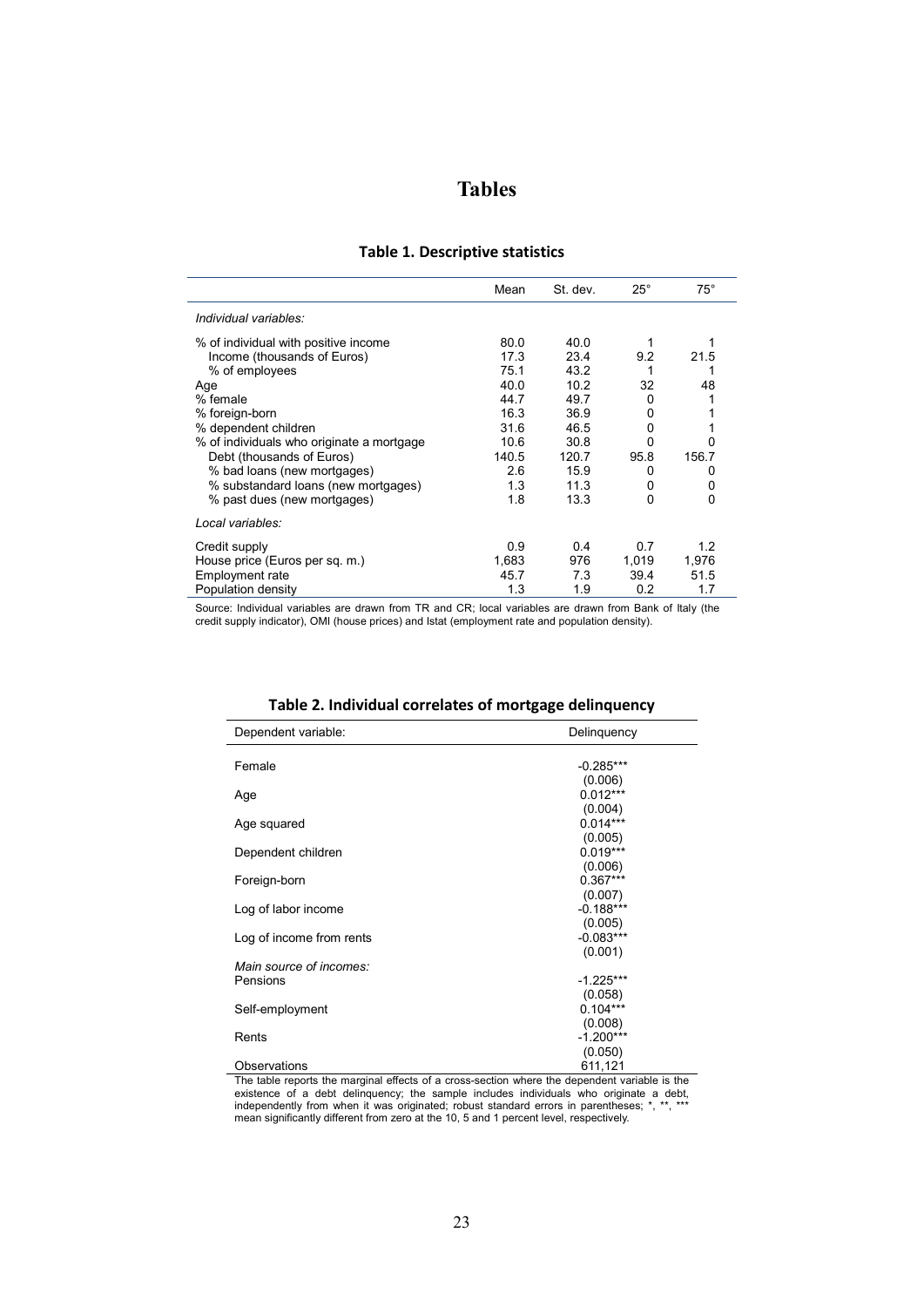| Dependent variable:     | Log of loans to the households |
|-------------------------|--------------------------------|
| Credit supply index     | $0.843***$<br>(0.010)          |
| Year FE                 | <b>YFS</b>                     |
| Bank FE<br>Observations | <b>YFS</b><br>3.372            |
| R-squared               | 0.813                          |

**Table 3. Credit and supply conditions**

The table reports the estimates of a panel where the dependent variable is the log of the loans to the household sector of bank *b* in the year *t* (period 2005-2010) and the key explanatory variable is π<sub>b×t</sub> estimated in equation (6); robust standard errors in parentheses; \*, \*\*, \*\*\*<br>mean significantly different from zero at the 10, 5 and 1 percent level, respectively.

| Specification:                                                                                                                                                 |                                          | Ш                                        | Ш                                        |
|----------------------------------------------------------------------------------------------------------------------------------------------------------------|------------------------------------------|------------------------------------------|------------------------------------------|
| Individual controls<br>Local controls<br>$CS_{Lt}$                                                                                                             | YES                                      | YES<br>YES                               | <b>YES</b><br><b>YES</b><br><b>YES</b>   |
| Entry rate in the period 2005-2007<br>Entry rate in the period 2008-2010<br>Difference (a)<br>Explained by covariates (b)<br>% explained by covariates (b)/(a) | 1.830<br>1.380<br>0.450<br>0.071<br>15.8 | 1.830<br>1.380<br>0.450<br>0.076<br>16.9 | 1.830<br>1.380<br>0.450<br>0.118<br>26.2 |

**Table 4. Entry rate before and after the crisis**

The table reports the Oaxaca-Blinder decomposition of the difference in the entry rate between the periods before and after the financial crisis; individual controls include age, gender, dependent children, country of birth, log of incomes and occupational dummies, local controls include log of house prices, employment rate, population density and geographical dummies.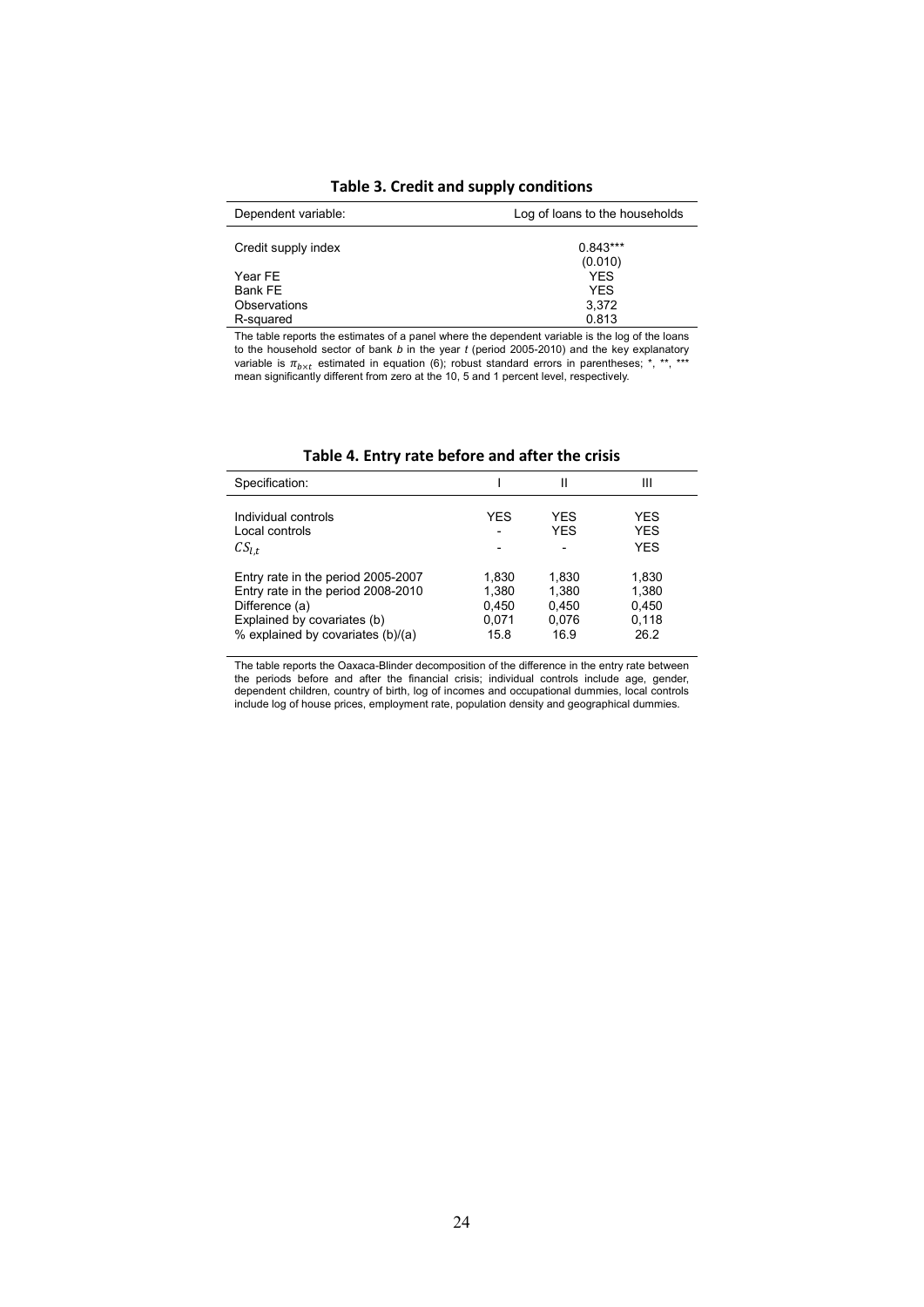|                          | Mortgage origination in year: |             |             |             |             |  |  |  |
|--------------------------|-------------------------------|-------------|-------------|-------------|-------------|--|--|--|
| Dependent variable:      | 2005                          | 2006        | 2007        | 2008        | 2009        |  |  |  |
| Log of labor income      | $0.004***$                    | $0.004***$  | $0.004***$  | $0.003***$  | $0.003***$  |  |  |  |
|                          | (0.000)                       | (0.000)     | (0.000)     | (0.000)     | (0.000)     |  |  |  |
| Log of income from rents | $-0.002***$                   | $-0.001***$ | $-0.001***$ | $-0.001***$ | $-0.000***$ |  |  |  |
|                          | (0.000)                       | (0.000)     | (0.000)     | (0.000)     | (0.000)     |  |  |  |
| Age                      | $0.003***$                    | $0.003***$  | $0.002***$  | $0.001***$  | $0.001***$  |  |  |  |
|                          | (0.000)                       | (0.000)     | (0.000)     | (0.000)     | (0.000)     |  |  |  |
| Age squared              | $-0.004***$                   | $-0.004***$ | $-0.004***$ | $-0.002***$ | $-0.001***$ |  |  |  |
|                          | (0.000)                       | (0.000)     | (0.000)     | (0.000)     | (0.000)     |  |  |  |
| Female                   | $0.002***$                    | $0.002***$  | $0.002***$  | $0.001***$  | $0.001***$  |  |  |  |
|                          | (0.000)                       | (0.000)     | (0.000)     | (0.000)     | (0.000)     |  |  |  |
| Dependent children       | $0.008***$                    | $0.008***$  | $0.004***$  | $0.002***$  | $0.002***$  |  |  |  |
|                          | (0.000)                       | (0.000)     | (0.000)     | (0.000)     | (0.000)     |  |  |  |
| Foreign-born             | $-0.001$                      | 0.000       | $-0.002***$ | $-0.004***$ | $-0.007***$ |  |  |  |
|                          | (0.001)                       | (0.001)     | (0.001)     | (0.000)     | (0.000)     |  |  |  |
| Log of house price       | $0.002***$                    | $0.001***$  | $0.001***$  | $0.001*$    | $0.002***$  |  |  |  |
|                          | (0.000)                       | (0.001)     | (0.000)     | (0.000)     | (0.000)     |  |  |  |
| Occupational dummies     | <b>YES</b>                    | <b>YES</b>  | <b>YES</b>  | <b>YES</b>  | <b>YES</b>  |  |  |  |
| Geographical dummies     | <b>YES</b>                    | <b>YES</b>  | <b>YES</b>  | <b>YES</b>  | <b>YES</b>  |  |  |  |
| Other local controls     | <b>YES</b>                    | <b>YES</b>  | <b>YES</b>  | <b>YES</b>  | <b>YES</b>  |  |  |  |
| $CS_{l,t}$               | $0.163***$                    | $0.313***$  | $0.268***$  | $0.122**$   | $0.168***$  |  |  |  |
|                          | (0.051)                       | (0.070)     | (0.058)     | (0.049)     | (0.055)     |  |  |  |
| Observations             | 1,013,536                     | 1,013,536   | 1,013,536   | 1,013,536   | 1,013,314   |  |  |  |
| Pseudo R-squared         | 0.058                         | 0.051       | 0.042       | 0.039       | 0.039       |  |  |  |

## **Table 5. Determinants of selection into the mortgage market**

The table reports the marginal effects of the selection equation where the dependent variable is entry in the debt market; standard errors clustered at the LLM level in parentheses; \*, \*\*, \*\*\* mean significantly different from zero at the 10, 5 and 1 percent level, respectively.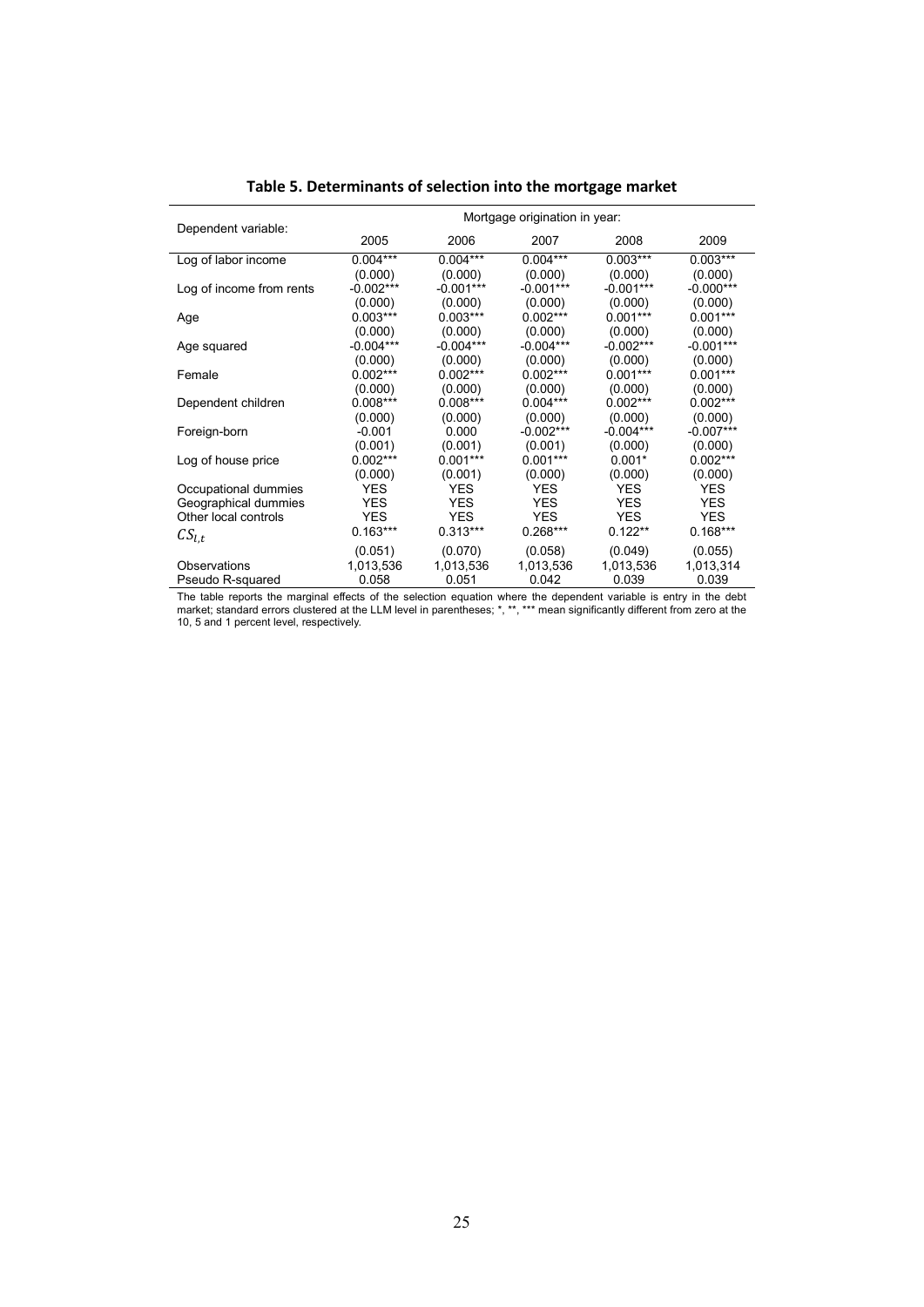|                                         |                        | Cohort 2005            |                        | Cohort 2006            |                        | Cohort 2007            |                        | Cohort 2008               |                        | Cohort 2009              |
|-----------------------------------------|------------------------|------------------------|------------------------|------------------------|------------------------|------------------------|------------------------|---------------------------|------------------------|--------------------------|
|                                         | Probit                 | Heckman<br>probit      | Probit                 | Heckman<br>probit      | Probit                 | Heckman<br>probit      | Probit                 | Heckman<br>probit         | Probit                 | Heckman<br>probit        |
| Income change                           | $-0.015***$<br>(0.002) | $-0.020***$<br>(0.003) | $-0.020***$<br>(0.002) | $-0.026***$<br>(0.003) | $-0.022***$<br>(0.002) | $-0.030***$<br>(0.003) | $-0.015***$<br>(0.002) | $-0.021***$<br>(0.003)    | $-0.011***$<br>(0.002) | $-0.018***$<br>(0.003)   |
| House price change                      | $-0.014**$<br>(0.006)  | $-0.019**$<br>(0.009)  | $-0.022**$<br>(0.009)  | $-0.030***$<br>(0.011) | $-0.000$<br>(0.009)    | 0.000<br>(0.011)       | $-0.003$<br>(0.009)    | $-0.005$<br>(0.014)       | 0.005<br>(0.008)       | 0.008<br>(0.013)         |
| Log of labor income                     | $-0.007***$<br>(0.001) | $-0.010***$<br>(0.002) | $-0.019***$<br>(0.002) | $-0.025***$<br>(0.002) | $-0.016***$<br>(0.002) | $-0.021***$<br>(0.003) | $-0.008***$<br>(0.001) | $-0.011***$<br>(0.002)    | $-0.006***$<br>(0.001) | $-0.010***$<br>(0.002)   |
| Log of income from rents                | $-0.000$<br>(0.001)    | $-0.000$<br>(0.001)    | $-0.002***$<br>(0.001) | $-0.003***$<br>(0.001) | $-0.002***$<br>(0.001) | $-0.002***$<br>(0.001) | $-0.002***$<br>(0.001) | $-0.003***$<br>(0.001)    | 0.000<br>(0.000)       | 0.000<br>(0.001)         |
| Log of house price                      | $-0.014***$<br>(0.004) | $-0.019***$<br>(0.006) | $-0.016***$<br>(0.005) | $-0.021***$<br>(0.006) | $-0.010**$<br>(0.005)  | $-0.014**$<br>(0.006)  | $-0.004$<br>(0.004)    | $-0.007$<br>(0.006)       | $-0.007**$<br>(0.003)  | $-0.011**$<br>(0.005)    |
| Controls<br>$\lambda$                   | YES                    | <b>YES</b><br>$-0.116$ | YES.                   | <b>YES</b><br>$-0.335$ | YES.                   | <b>YES</b><br>$-0.783$ | YES.                   | <b>YES</b><br>$-1.727***$ | <b>YES</b>             | <b>YES</b><br>$-1.623**$ |
|                                         |                        | (0.825)                |                        | (0.545)                |                        | (0.583)                |                        | (0.365)                   |                        | (0.725)                  |
| ρ<br>Likelihood ratio test (Chi-square) |                        | $-0.115$<br>0.045      |                        | $-0.323$<br>0.569      |                        | $-0.655$<br>1.502      |                        | $-0.939$<br>23.903***     |                        | $-0.925$<br>11.914***    |
| Predicted delinquency rate              |                        | 3.5                    | 4.4                    |                        |                        | 4.3                    |                        | 3.2                       |                        | 2.0                      |
| Observations                            | 15,276                 | 1,011,061              | 16,778                 | 1,010,898              | 16,703                 | 1,011,758              | 12,781                 | 1,012,409                 | 12,658                 | 1,011,545                |

**Table 6. Determinants of mortgage delinquency: baseline estimates**

The table reports the marginal effects of a probit and of a Heckman probit model where the dependent variable is, for each cohort of mortgages, the probability of recording a delinquency within two years after mortgage origination. Controls include socio-demographic variables (age, gender, country of birth, dependent children) and local variables (employment rate, population density, geographical dummies); \*, \*\*, \*\*\* stay for significantly different from zero at the 10, 5 and 1 percent level, respectively.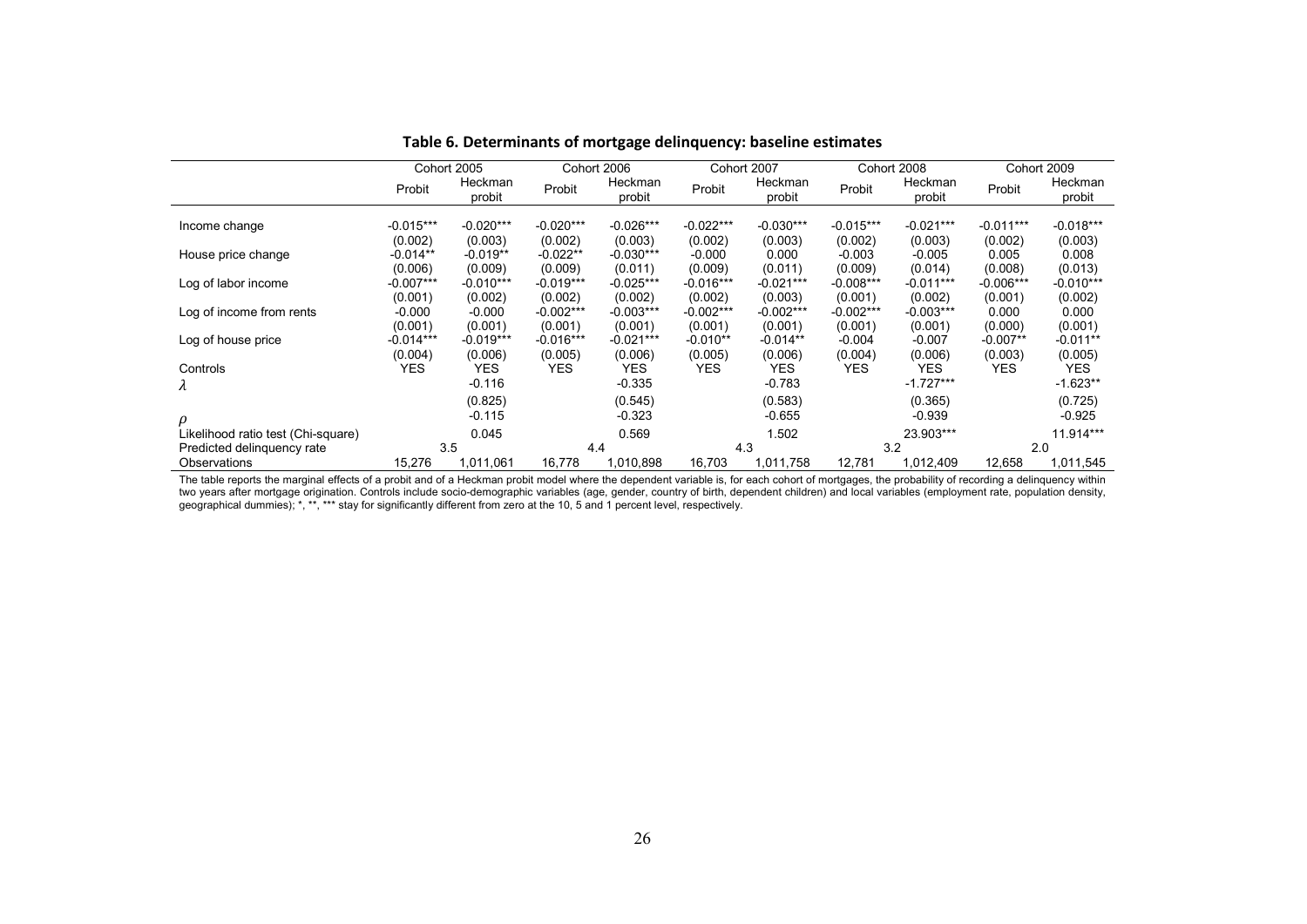|                          | Cohort 2005 | Cohort 2006 | Cohort 2007 | Cohort 2008 | Cohort 2009 |
|--------------------------|-------------|-------------|-------------|-------------|-------------|
|                          | Heckman     | Heckman     | Heckman     | Heckman     | Heckman     |
|                          | probit      | probit      | probit      | probit      | probit      |
| Income change            | $-0.020***$ | $-0.026***$ | $-0.030***$ | $-0.021***$ | $-0.018***$ |
|                          | (0.003)     | (0.003)     | (0.003)     | (0.003)     | (0.003)     |
| House price change       | $-0.019**$  | $-0.030***$ | $-0.000$    | $-0.005$    | 0.008       |
|                          | (0.009)     | (0.011)     | (0.011)     | (0.014)     | (0.013)     |
| Log of labor income      | $-0.010***$ | $-0.025***$ | -0.021***   | $-0.011***$ | $-0.010***$ |
| Log of income from rents | (0.002)     | (0.002)     | (0.003)     | (0.002)     | (0.002)     |
|                          | $-0.000$    | $-0.003***$ | $-0.002***$ | $-0.003***$ | 0.000       |
| Log of house price       | (0.001)     | (0.001)     | (0.001)     | (0.001)     | (0.001)     |
|                          | $-0.019***$ | $-0.021***$ | $-0.014**$  | $-0.007$    | $-0.012**$  |
| Controls                 | (0.006)     | (0.006)     | (0.006)     | (0.006)     | (0.005)     |
|                          | YES.        | <b>YES</b>  | YES.        | YES         | <b>YES</b>  |
| λ                        | $-0.214$    | $-0.350$    | $-0.816$    | $-1.763**$  | $-1.637**$  |
| ρ                        | (0.830)     | (0.540)     | (0.550)     | (0.787)     | (0.688)     |
|                          | $-0.211$    | $-0.337$    | $-0.673$    | $-0.943$    | $-0.927$    |
| Observations             | 1,011,061   | 1,010,898   | 1,011,758   | 1,012,409   | 1,011,545   |

**Table 7. Determinants of mortgage delinquency: balanced equations**

The table reports the marginal effects of a Heckman probit model where the dependent variable is, for each cohort of mortgages, the probability of recording a delinquency within two years after mortgage origination. Controls include socio-demographic variables (age, gender, country of birth, dependent children) and local variables (employment rate, population density,<br>geographical dummies); \*, \*\*, \*\*\* stay for significantly different from zero at the 10, 5 and 1 percen

#### **Table 8. Determinants of mortgage delinquency: adding controls**

|                          | Cohort 2005           | Cohort 2006<br>Cohort 2007 |                       | Cohort 2008           | Cohort 2009           |
|--------------------------|-----------------------|----------------------------|-----------------------|-----------------------|-----------------------|
|                          | Heckman<br>probit     | Heckman<br>probit          | Heckman<br>probit     | Heckman<br>probit     | Heckman<br>probit     |
| Income change            | $-0.015***$           | $-0.019***$                | $-0.020***$           | $-0.018***$           | $-0.018***$           |
|                          | (0.002)               | (0.002)                    | (0.002)               | (0.003)               | (0.003)               |
| House price change       | $-0.017***$           | $-0.026***$                | $-0.003$              | $-0.007$              | 0.001                 |
|                          | (0.006)               | (0.008)                    | (0.008)               | (0.012)               | (0.012)               |
| Log of labor income      | $-0.008***$           | $-0.021***$                | $-0.016***$           | $-0.010***$           | $-0.011***$           |
|                          | (0.002)               | (0.002)                    | (0.002)               | (0.002)               | (0.002)               |
| Log of income from rents | $-0.001$              | $-0.003***$                | $-0.002***$           | $-0.003***$           | 0.000                 |
|                          | (0.001)               | (0.001)                    | (0.001)               | (0.001)               | (0.001)               |
| Log of house price       | $-0.018***$           | $-0.020***$                | $-0.016***$           | $-0.008$              | $-0.013**$            |
|                          | (0.004)               | (0.005)                    | (0.004)               | (0.005)               | (0.005)               |
| Log of debt              | $0.022***$            | $0.031***$                 | $0.034***$            | $0.018***$            | 0.004                 |
|                          | (0.003)               | (0.003)                    | (0.003)               | (0.004)               | (0.004)               |
| Joint debt               | $-0.010***$           | $-0.025***$                | $-0.021***$           | $-0.021***$           | $-0.029***$           |
|                          | (0.003)               | (0.003)                    | (0.003)               | (0.004)               | (0.004)               |
| Bank delinguency rate    | 0.001                 | 0.001                      | $0.007***$            | 0.001                 | 0.002                 |
|                          | (0.001)               | (0.001)                    | (0.001)               | (0.002)               | (0.001)               |
| Bank branch density      | 0.001                 | 0.000                      | 0.002                 | $-0.007$              | 0.007                 |
|                          | (0.005)               | (0.005)                    | (0.005)               | (0.006)               | (0.006)               |
| Herfindahl index         | 0.008                 | $-0.016$                   | $-0.011$              | $-0.091$              | $0.071**$             |
|                          | (0.047)<br><b>YES</b> | (0.046)<br><b>YES</b>      | (0.044)<br><b>YES</b> | (0.060)<br><b>YES</b> | (0.035)<br><b>YES</b> |
| Controls                 | $-0.474$              | $-0.467$                   | $-0.620$              | $-1.762***$           | $-1.581***$           |
| λ                        |                       |                            |                       |                       |                       |
|                          | (0.933)               | (0.667)                    | (0.573)               | (0.659)               | (0.564)               |
| ρ                        | $-0.441$              | $-0.436$                   | $-0.551$              | $-0.943$              | $-0.919$              |
| Observations             | 1,011,058             | 1,010,898                  | 1,011,755             | 1,012,407             | 1,011,536             |

The table reports the marginal effects of a Heckman probit model where the dependent variable is, for each cohort of mortgages, the probability of recording a delinquency within two years after mortgage origination. Controls include socio-demographic variables (age, gender, country of birth, dependent children) and local variables (employment rate, population density,<br>geographical dummies); \*, \*\*, \*\*\* stay for significantly different from zero at the 10, 5 and 1 percen